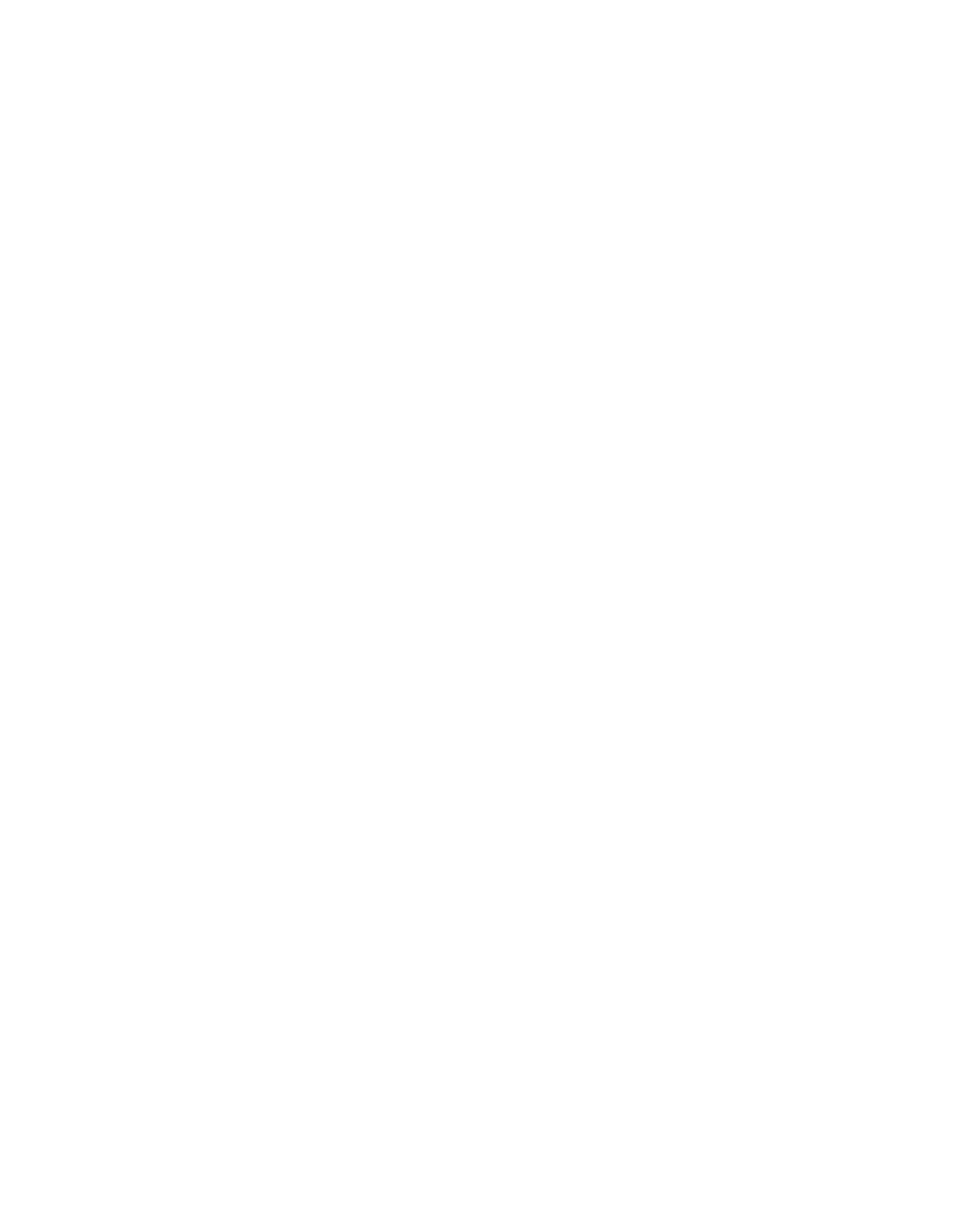## Taxation of Insurance Companies

Prepared by

John D. Gentry

Wisconsin Legislative Fiscal Bureau One East Main, Suite 301 Madison, WI 53703 [http://legis.wisconsin.gov/lfb](http://legis.wisconsin.gov/lfb/)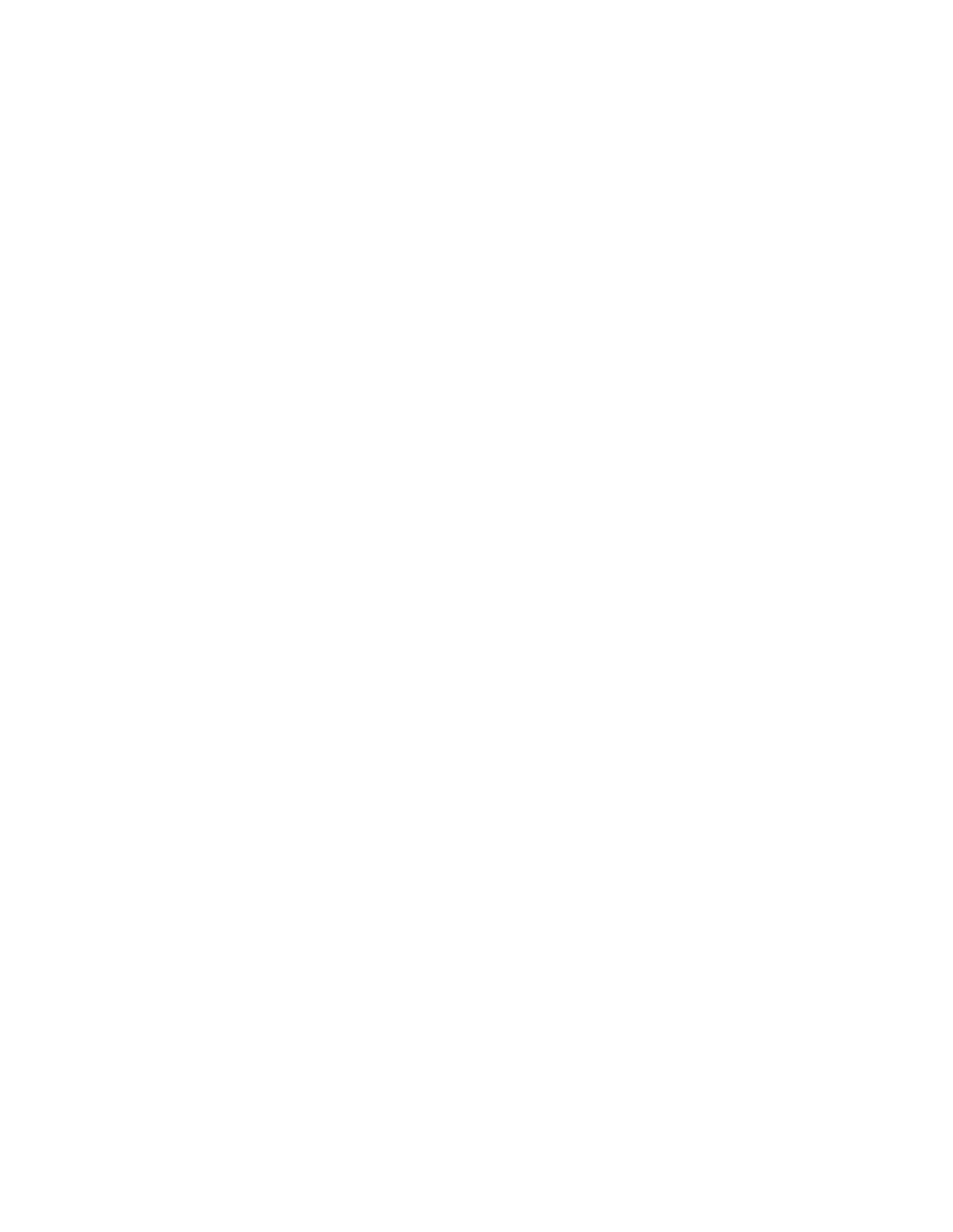## Taxation of Insurance Companies

This paper provides background information on the taxation of insurance companies in Wisconsin. While the main topic is the separate state premiums tax imposed on certain insurance companies, the imposition of the state corporate income/franchise tax is also discussed.

In order to put the taxation of insurance companies in focus, information is provided on the characteristics of the insurance industry and the Wisconsin operations of some of the major companies in different lines of insurance. The regulatory role of the Office of the Commissioner of Insurance (OCI) is also discussed briefly. Finally, a discussion of the rationale and issues of insurance taxation is presented and the insurance tax provisions of other states are outlined.

#### **The Insurance Sector**

#### **Characteristics of the Insurance Industry**

Insurance may be defined as an economic system for reducing the uncertainty of financial loss by transferring the risk of loss to a corporate insurer for a price. Based upon the types of risks that are covered, the insurance industry can be divided into two principal segments: (a) life and health insurance; and (b) property and casualty insurance.

The life and health insurance industry provides three principal types of coverage--life insurance, accident and health insurance, and annuities.

Life insurance provides protection against economic losses resulting from the death of an individual during a specific period of time. For example, under a pure "term" life insurance policy, the insured pays a premium which obligates the insurance company to pay a specific sum in the event of the insured's death during the term of the policy. Term insurance is the most straightforward type of life insurance policy in that the premium provides coverage only in the event of death during the policy's specified term.

Certain life insurance policies perform a banklike function in that policyholder premiums are invested by the insurer on behalf of the insured. Income from such investments is credited to the policyholder's account in determining the policy's "cash surrender value," which is the amount which the insured would receive if he or she cancels the policy. Under this type of policy (variable, universal, and whole life insurance are examples), a portion of the premium paid by the policyholder is used to provide coverage in the event of death and a portion is deposited in a savings-type account which earns investment income. The balance of this account determines the policy's cash surrender value at any given time. Certain life insurance agreements also permit the insured to borrow funds against the cash balance of the policy. Life insurance is primarily sold on an individual basis. However, group and industrial policies and specialized coverages, such as credit life insurance, are also available.

Accident and health insurance protects against the costs of hospital and medical care which may arise in the event of accident or sickness. Most accident and health insurance is sold through employee plans and other group policies. Although accident and health coverage is generally grouped with life insurance, such policies are sold by property and casualty insurers as well.

Annuities are often used to set aside income for retirement. Under an annuity agreement, the insurer receives premium payments (or a single payment), which obligates it to provide specific periodic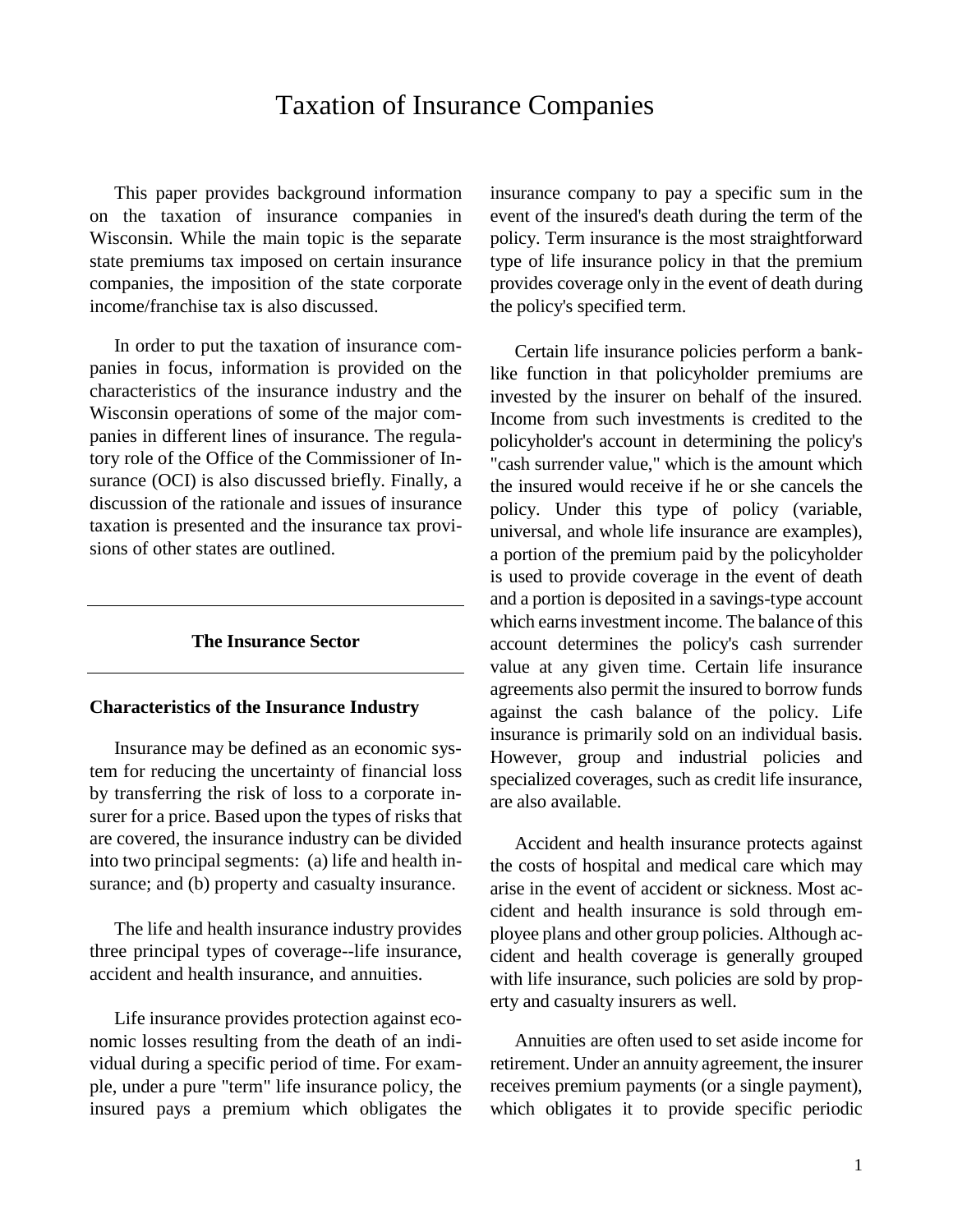benefit payments at a later date. Annuities are often sold in conjunction with pension plans.

Property and casualty insurers protect individuals and businesses against a wide range of risks including automobile liability and physical damage, fire, medical malpractice, homeowners' property damages and liability, worker's compensation, general liability, and other more specialized risks. Property and casualty insurers market their products through a system of independent agents, although a significant portion of such coverage is sold directly by the underwriter. The insurance is usually purchased by individual consumers or businesses, rather than on a group basis.

Insurance companies can also be categorized based upon the organizational structure of the firm. In general, insurers are organized either as stock corporations or mutual companies. For a stock corporation, the insurance company is owned by stockholders to whom the firm's profits accrue in the form of retained earnings or dividends. In this form of ownership, policyholders of the insurer are customers and generally have no ownership interest in the firm. In contrast, under a mutual company, the policyholders actually acquire an ownership interest in the insurer throughout the duration of the policy. Profits are distributed to insureds through policyholder dividends.

In Wisconsin, most property and casualty insurers are organized as stock companies and these companies account for a majority of the industry's business. The situation is similar in the life insurance industry, with a majority of stock companies writing the majority of insurance. According to 2019 data, there were 864 property and casualty insurers organized as stock corporations operating in Wisconsin with direct premiums earned of \$7,939.6 million; of these firms, 76 were domestic companies. In comparison, 91 mutual property and casualty insurers had Wisconsin direct premiums earned of \$3,093.9 million in 2019. Of these insurers, 29 were domestic companies. (Domestic

insurers are those companies that are organized under Wisconsin law; foreign insurers are companies organized under the laws of another state.)

In the life and health insurance industry, 405 stock corporations had Wisconsin direct premiums written totaling \$16,663.4 million. Of these companies, 24 were domiciled in Wisconsin. Mutual life and health insurance companies operating in Wisconsin totaled 24 in 2019, of which three were Wisconsin-based firms. Total Wisconsin direct premiums written for mutual life and health insurers were \$1,823.0 million. A number of firms providing insurance in Wisconsin operate under structures other than the stock corporation or mutual company form of ownership. These include health maintenance organizations, fraternal benefit societies, and other insurers.

#### **Economic Data**

During calendar year 2019 a total of 1,950 insurance companies wrote Wisconsin premiums totaling approximately \$41,312.8 million. Of these companies, 332 were domestic insurers and 1,618 were foreign insurers. A breakdown of Wisconsin insurance premiums by line of insurance is provided in Table 1.

The largest share of premiums was in the accident and health line, which consists of group, individual, and credit accident and health insurance. Of the \$19,704.9 million accident and health direct premiums earned, group policies totaled \$10,147.9 million. Six companies accounted for about 50.9% of the market. Quartz Health Benefit Plans Corporation had the largest, with a 12.0% share. The other five companies with the top market shares included United Healthcare Insurance Company (11.5%), Dean Health Plan, Inc. (9.2%), Blue Cross Blue Shield of Wisconsin (8.0%), WEA Insurance Company (5.7%), and Sierra Health & Life Insurance Company, Inc. (4.5%). Of the \$9,547.2 million individual accident and health market, the leaders were United Healthcare of Wisconsin, Inc. with a 22.1% market share and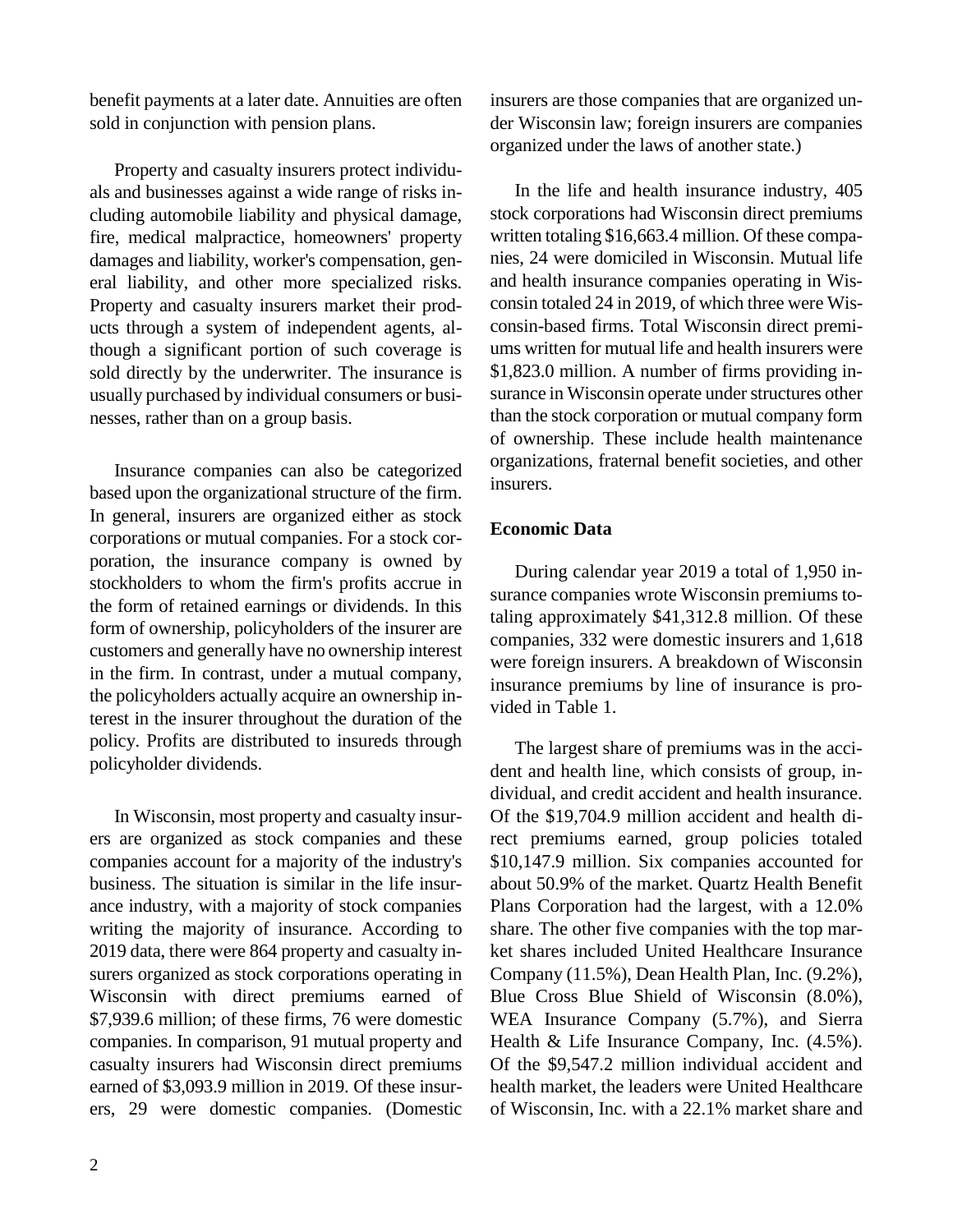| Line of Insurance                                                                                                                                                                                                       | <b>Wisconsin Premiums</b> |                                                                                                                                                   |
|-------------------------------------------------------------------------------------------------------------------------------------------------------------------------------------------------------------------------|---------------------------|---------------------------------------------------------------------------------------------------------------------------------------------------|
| $Life*$<br>Ordinary<br>Group<br>Credit Life<br>Industrial                                                                                                                                                               | \$4,235,942,896           | \$2,735,142,986<br>1,490,737,728<br>8,504,887<br>1,557,295                                                                                        |
| Annuities                                                                                                                                                                                                               | 6,507,849,512             |                                                                                                                                                   |
| Accident and Health**<br>Group<br>Individual<br>Credit                                                                                                                                                                  | 19,704,941,459            | 10,147,891,184<br>9,547,167,549<br>9,882,726                                                                                                      |
| Automobile**<br>Private Passenger Cars<br><b>Commercial Vehicles</b>                                                                                                                                                    | 3,955,330,257             | 3,308,372,082<br>646,958,175                                                                                                                      |
| Multiple Peril**<br>Homeowners<br>Commercial<br>Farmowners                                                                                                                                                              | 2,432,331,559             | 1,512,151,556<br>728,245,935<br>191,934,068                                                                                                       |
| $Fire**$                                                                                                                                                                                                                | 184,714,888               |                                                                                                                                                   |
| All Other Lines**<br>Workers' Compensation<br>Liability Other Than Auto<br>Title<br>Mortgage Guarantee<br><b>Medical Malpractice</b><br>Surety<br>Fidelity<br>Credit<br><b>Excess Workers Compensation</b><br>All Other | 4,291,673,401             | 1,934,925,669<br>870,366,714<br>183,199,058<br>122,443,636<br>64,754,104<br>62,273,511<br>22,848,157<br>19,946,654<br>10,358,715<br>1,000,557,183 |
| <b>Industry Total</b>                                                                                                                                                                                                   | \$41,312,783,972          |                                                                                                                                                   |

|      |  | Table 1: 2019 Wisconsin Insurance Premiums |
|------|--|--------------------------------------------|
| Data |  |                                            |

 \*Includes direct premiums written, annuity, deposit, and other considerations, and policyholder dividends used for renewals and paid up additions.

\*\*Premiums earned by companies, rather than premiums written.

Source: Wisconsin Insurance Report, Business of 2019

Security Health Plan of WI Inc. with 10.0%. In addition, credit policies accounted for \$9.9 million of accident and health insurance direct premiums, of which CMFG Life Insurance Company had a

#### 36.4% market share.

The next largest insurance market was life insurance with direct premiums earned of \$4,235.9 million. The largest share of this sector was ordinary life, led by the Northwestern Mutual Life Insurance Company, which accounted for 19.0% of the total. Group, credit, and industrial life insurance make up the remainder of the market. The group and credit life sectors had direct premiums and deposits of \$1,490.7 million and \$8.5 million, respectively. New York Life Insurance & Annuity Corporation led the group sector, accounting for a market share of 56.0%, while the next largest market share was Minnesota Life Insurance Company with 6.5% of the market. The credit market was led by six firms which, together, accounted for over 96.7% of the total market. These companies were American Health & Life Insurance Company (34.0%), CMFG Life Insurance Company (24.0%), Minnesota Life Insurance Company (14.7%), Pekin Life Insurance Company (11.0%), Central States Health and Life Company of Omaha (8.4%), and American Republic Insurance Company (4.6%). Annuity policies are related to life insurance, and \$6,507.8 million in such premiums were written in 2019. The market leader was Principal Life Insurance Company with 11.0% of the market.

Following life insurance was automobile insurance, with direct premiums earned of \$3,955.3 million. Private passenger car insurance accounted for \$3,308.4 million, with the market leaders being American Family Mutual Insurance Company Stock Insurer (13.5% market share) and State Farm Mutual Automobile Insurance Company (13.0% share). Commercial vehicle insurance accounted for the remaining \$647.0 million; the market leader, Acuity A Mutual Insurance Co., had a 9.0% market share.

Other significant lines were multiple peril insurance and workers' compensation, with direct premiums earned totaling \$2,432.3 million and \$1,934.9 million, respectively. The remaining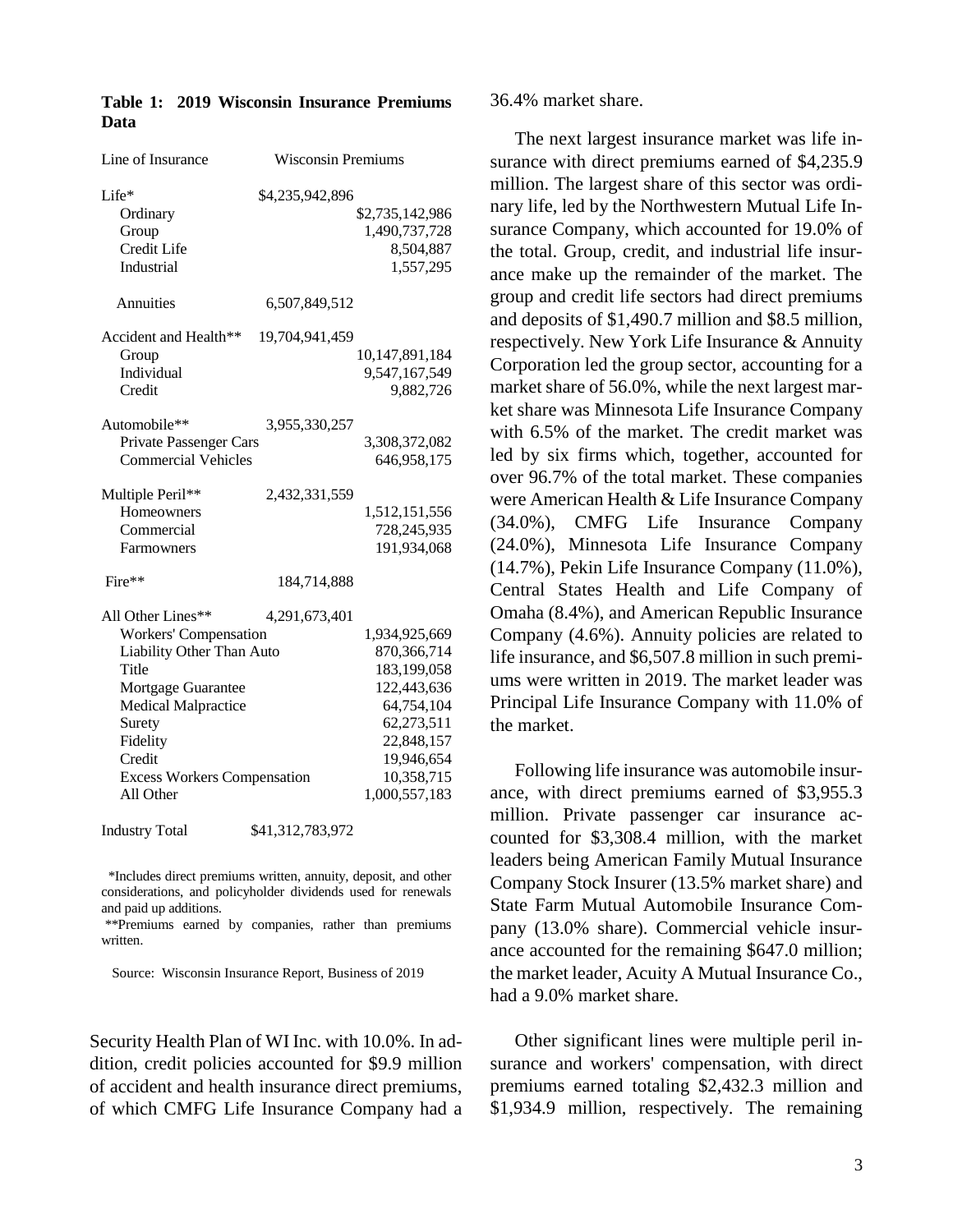premiums were accounted for by fire, other liability, medical malpractice, and all others.

#### **Regulation**

In general, states regulate private insurance companies that do business in that state. In Wisconsin, the Office of the Commissioner of Insurance has broad responsibility for oversight of the insurance industry. OCI monitors the financial solvency of insurance companies, reviews rates and policy documents submitted by insurers, issues licenses for companies and professionals in the insurance industry, and conducts consumer protection activities such as investigation of complaints. In addition to these regulatory activities, the Bureau of Financial Analysis and Examinations collects premium taxes owed by insurers.

*Insurance Security Fund (ISF)*. State law creates the ISF to protect policyholders in the event that a member insurance company becomes insolvent. The fund continues insurance coverage during an insurer's liquidation and pays claims under most life, annuity, casualty, and health insurance policies. The fund does not cover many other types of insurance (for example, title insurance, product liability insurance, and surplus lines). The ISF is funded via assessments of insurers licensed to do business in Wisconsin.

*Unauthorized Insurers and Surplus Lines Insurance*. Generally, surplus line insurance covers risks that standard insurance policies do not. This is typically because a risk is unusual, unique, or has a high limit such that the authorized insurers in the state would not provide the type or amount of coverage needed.

Because more flexibility is required, surplus lines insurance historically has been placed with "unauthorized" insurers. Unauthorized insurers do not hold a valid certificate of authority to do insurance business in this state, but are insurers domiciled in other states and countries. Because such companies are subject to less restrictive regulations

than those that apply to authorized insurance companies, unauthorized insurers have more flexibility in designing their policies.

Nondomestic unauthorized insurers may accept business in Wisconsin only through surplus lines agents who are licensed by OCI. Most risks may be covered by unauthorized insurers (except, for example, title insurance, mortgage guaranty insurance, accident and health policies, worker's compensation insurance, and policyholders who purchase their medical malpractice coverage from an insurer licensed in Wisconsin in order to participate in the Wisconsin Injured Patients and Families Compensation Fund). An important drawback to unauthorized insurance is that it is not eligible to participate in the ISF. As a result, policy holders may not have protection in the event that the insurer becomes insolvent.

Domestic insurance companies may also provide surplus lines insurance coverage, subject to certain conditions (including that the insurer has capital and surplus of at least \$15 million and is authorized to provide surplus lines coverage in at least one other state). Domestic surplus lines insurers are prohibited from offering insurance other than surplus lines insurance.

#### **Insurance Taxation in Wisconsin**

Wisconsin's taxation of insurance companies is administered by two separate agencies. OCI administers and collects the premiums tax on certain domestic and most foreign insurance companies, as well as a gross investment income tax on certain domestic life insurers. The Department of Revenue (DOR) administers and collects the corporate franchise tax on certain domestic insurers. A company that writes multiple lines of insurance is subject to the tax that applies to each line. In addition, certain types of companies are allowed a partial or complete exemption from state and local taxes. (A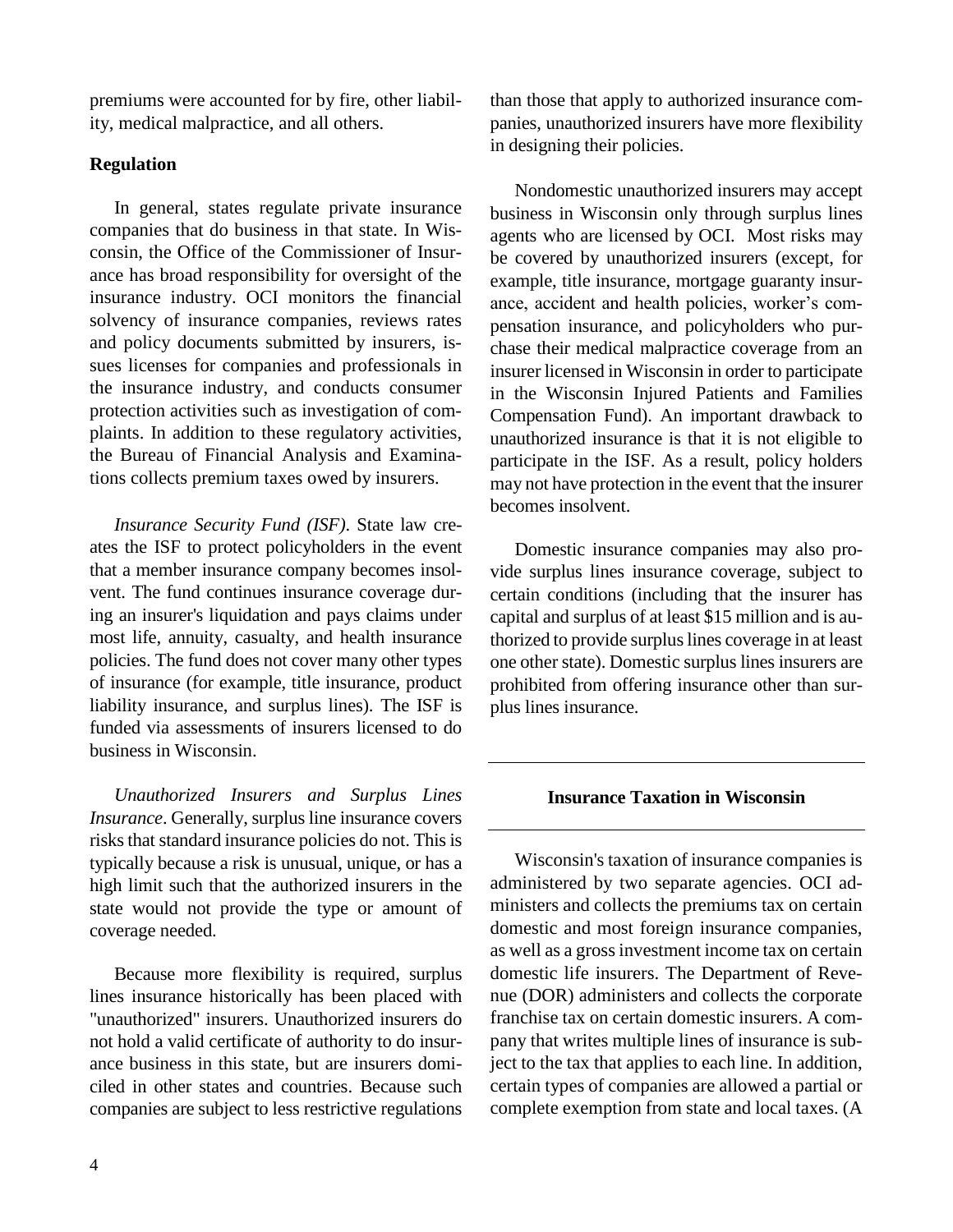#### **Table 2: Wisconsin Taxation of Insurance Companies**

| Type of Insurance      | Type of Company                                             | Tax                                                                                |
|------------------------|-------------------------------------------------------------|------------------------------------------------------------------------------------|
| Life                   | Foreign (non-Wisconsin-based)<br>Domestic (Wisconsin-based) | 2% of gross premiums                                                               |
|                        | a. Total insurance of                                       | Lesser of 2% of gross premiums or 3.5% of a portion of gross                       |
|                        | \$750 million or less                                       | investment income                                                                  |
|                        | b. Total insurance more<br>than \$750 million               | Greater of 2% of gross premiums or 3.5% of a portion<br>of gross investment income |
| Accident & Health      | Foreign                                                     | 2% of gross premiums                                                               |
|                        | Domestic                                                    | Corporate franchise tax not to exceed 2% of gross premiums                         |
| Mortgage Guarantee     | Foreign                                                     | 2% of gross premiums                                                               |
|                        | Domestic                                                    | 2% of gross premiums                                                               |
| Fire                   | Foreign                                                     | 2.375% of gross premiums                                                           |
|                        | Domestic                                                    | Corporate franchise tax not to exceed 2% of gross premiums                         |
| Ocean Marine           | Foreign                                                     | 0.5% of gross premiums                                                             |
|                        | Domestic                                                    | Corporate franchise tax not to exceed 2% of gross premiums                         |
| Other Property &       | Foreign                                                     | 2% of gross premiums                                                               |
| Casualty               | Domestic                                                    | Corporate franchise tax not to exceed 2% of gross premiums                         |
| <b>Surplus Lines</b>   | Foreign                                                     | 3% of gross premiums                                                               |
|                        | Domestic                                                    | 3% of gross premiums                                                               |
| Annuity/Life           | All types of companies                                      | Exempt                                                                             |
| All types of insurance | Town mutual                                                 | Exempt                                                                             |
| All types of insurance | Fraternal benefit society                                   | Exempt                                                                             |
| All types of insurance | Nonprofit cooperative                                       | Exempt                                                                             |
| All types of insurance | Self-insurers                                               | Exempt                                                                             |

separate 2% tax on fire insurance premiums is also imposed; however, because this is operated as a separate program and used for local distribution, it is not discussed here. The separate 2% tax on fire insurance premiums is described in the Legislative Fiscal Bureau's informational paper entitled "Fire Department Dues Program.")

Table 2 outlines the tax provisions affecting different types of companies and lines of insurance. As shown in Table 2, foreign insurers of most types are taxed differently than similar Wisconsin companies.

#### **Corporate Franchise Tax**

The Wisconsin corporate franchise tax is

imposed on most domestic nonlife insurance companies and the nonlife insurance business of domestic life insurers. The tax is imposed at a flat rate of 7.9% on taxable income. However, an insurer's franchise tax liability may not exceed the liability calculated under the 2% gross premiums tax.

When a corporation that is an insurance company determines its Wisconsin income, certain aspects of its tax liability are computed differently than for other corporations. In addition to the state adjustments to federal income made by corporations, there are further additions specific to insurance companies. Insurance companies must add the following to federal income: (a) loss carryforward, including any capital loss carryforward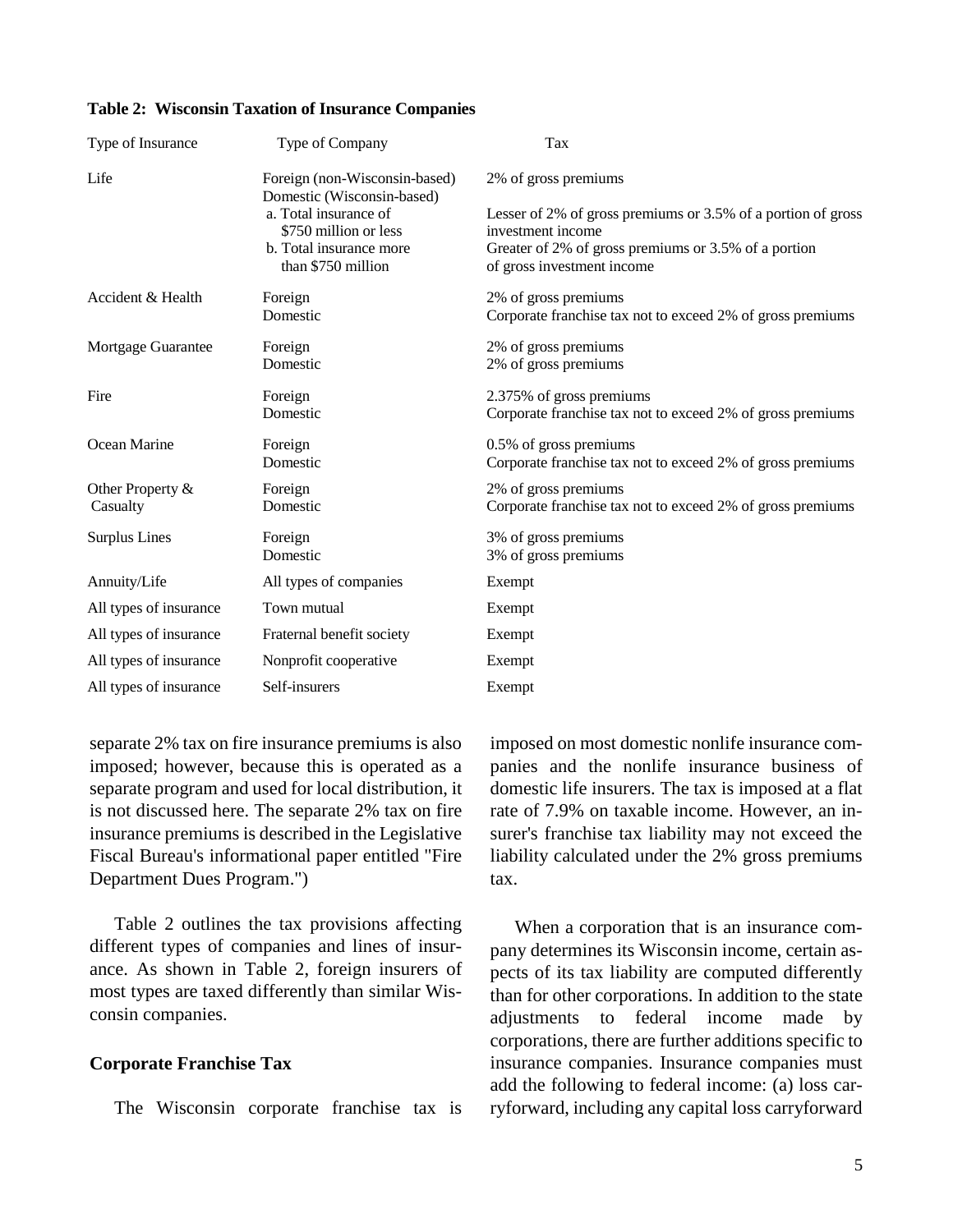previously deducted for Wisconsin purposes, that was deducted in computing federal taxable income; (b) dividend income received during the tax year to the extent the dividends were deducted from, or not included in, federal taxable income; and (c) any deduction for discounting unpaid losses (customer claims). Insurance companies must also adjust net business losses to exclude the dividends received deduction.

For some insurance companies, the resulting total income must be apportioned. For domestic companies that sell both life and nonlife insurance, only the company's income attributed to the net gain from nonlife insurance operations (as a portion of the company's total net gain from operations) is included in taxable income. Multi-state firms must apportion income to Wisconsin based on a single premiums factor formula (ratio of premiums in Wisconsin to total premiums). Insurance companies that are members of a unitary combined group report their income on the group's combined return.

Under federal law and under state law as well, insurance companies (other than life insurance companies) are generally exempt from the corporate income tax if their gross receipts for the tax year are \$600,000 or less and the premiums received exceed 50% of gross receipts. (For mutual insurance companies gross receipts cannot exceed \$150,000 and premiums must exceed 35% of gross receipts.) If net written premiums do not exceed \$1.2 million for a property and casualty insurance company, the company may elect to only have its taxable investment income taxed. (Life insurance companies are subject to the state insurance premiums tax, but not the state corporate franchise tax.)

**Insurance Premiums Tax**

This section describes the taxes administered by OCI. These taxes include premiums taxes imposed at varying rates on all foreign insurers and domestic mortgage guarantee insurers and a flat rate gross investment income tax imposed on life insurers.

The tax base (taxable premiums) for companies subject to the premiums tax is equal to gross Wisconsin premiums for direct insurance minus return premiums and cancellations and returns from savings and gains on all insurance other than reinsurance by the insurer (generally dividends paid by insurers to policyholders) during the previous year.

As shown in Table 2, foreign insurers writing the following lines of insurance are subject to the premiums tax rate: (a) fire, 2.375%; (b) ocean marine, 0.5%; and (c) casualty, including inland marine, accident and health, automobile, surety, title, 2%. Domestic nonlife insurers pay the corporate franchise tax not to exceed the liability calculated under the 2% gross premiums tax. Mortgage guarantee insurers, whether foreign or domestic, are subject to a 2% premiums tax. Similarly, both foreign and domestic surplus lines insurers are subject to a 3.0% premiums tax.

Foreign life insurance companies are subject to a 2% premiums tax. Domestic life companies with over \$750 million of insurance are subject to a 3.5% tax on a portion of gross investment income or 2% of premiums, whichever is greater. Domestic life companies with \$750 million or less of insurance are subject to the 3.5% investment income tax or 2% premiums tax, whichever is less. The base for the life insurance investment income tax is total investment income from life insurance operations less a deduction for additions to reserves. Premiums and contracts for annuities are also excluded.

Taxable insurers are required to make quarterly reports and payments of estimated tax, as well as filing a return at the close of the year.

Wisconsin taxes insurance premiums by employing both "reciprocal" and "retaliatory"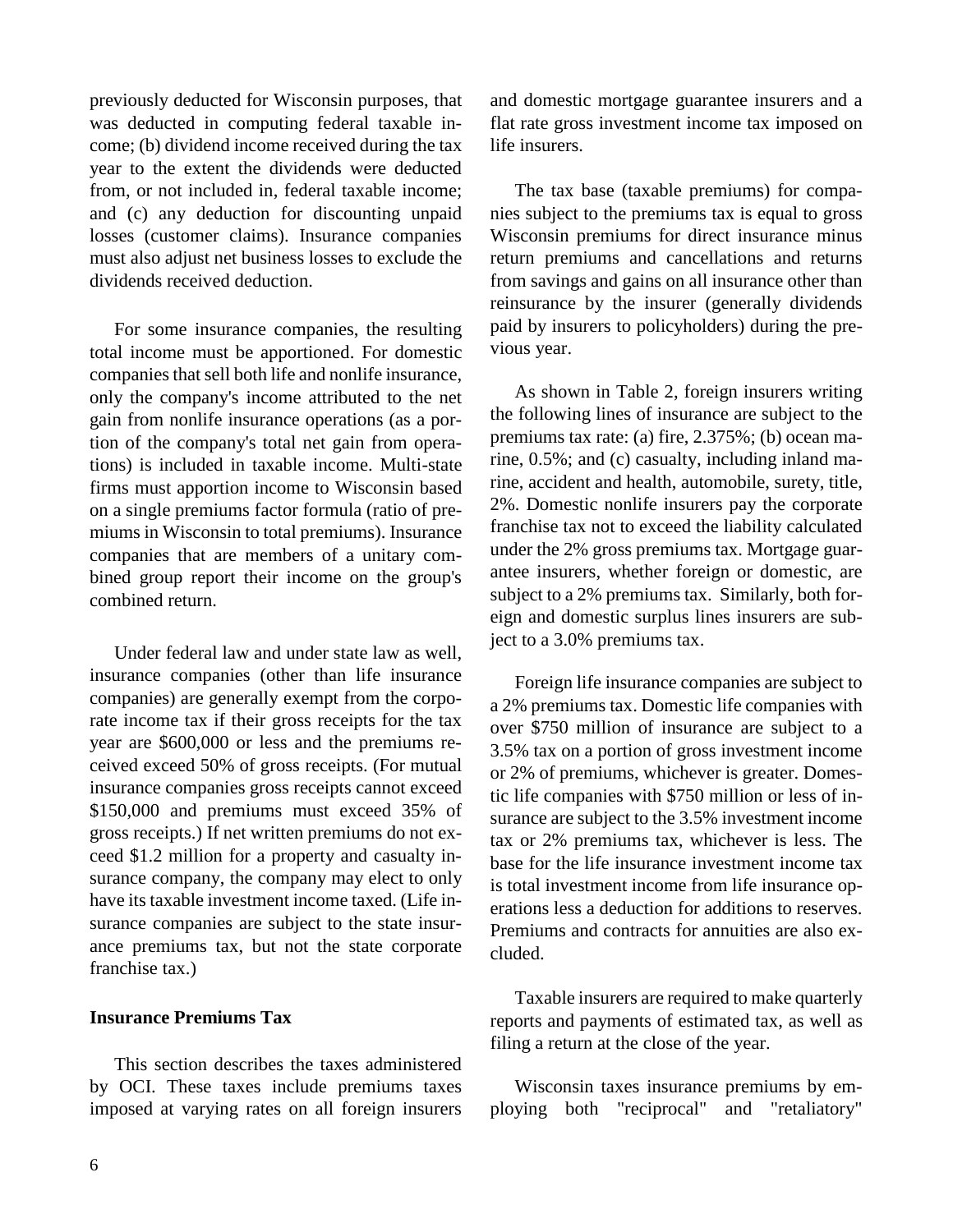provisions, intended to equalize the state tax treatment of insurers operating in more than one state. Most other states utilize retaliatory taxation but do not provide reciprocity. The reciprocal statute provides that foreign (non-Wisconsin) insurers doing business in the state shall pay no additional and no higher taxes, fees, or other charges than their home state imposes on similar Wisconsin insurers operating there. This provision allows a foreign insurer to be taxed at rates lower than those specified in the Wisconsin statutes, if its home state imposes a lower tax. The limitations on the reciprocal statute are that: (a) it does not apply to alien (non-U.S.) insurers; (b) life insurance taxes may not be less than the Wisconsin statutory rates; and (c) fire and ocean marine premiums may not be less than a minimum rate of 0.375%.

The retaliatory statute specifies that Wisconsin may impose higher taxes than its statutory rate on a foreign insurer doing business in the state, to the extent that the insurer's home state imposes a tax on Wisconsin firms operating there that is higher than Wisconsin's statutory rate. The retaliatory provision is intended to apply broadly, including alien insurers; however, due to practical enforcement problems and preemption by U.S. treaties with other countries, alien insurers are generally taxed at Wisconsin's statutory rate.

Due to the interaction of the reciprocal and retaliatory provisions, few foreign insurers are taxed at Wisconsin's statutory rates; instead, they are generally taxed at the rates imposed by their home states. The issue of retaliatory taxation and reciprocity is discussed in greater detail later in this paper.

Table 3 shows insurance premiums tax collections as a percent of general fund taxes for fiscal years 2009-10 through 2019-20.

#### **Insurance Company Tax Credits**

The state offers a number of tax credits for businesses. Most of the credits are based on in-

|                  |  | Table 3: Wisconsin Insurance Premiums Tax |  |
|------------------|--|-------------------------------------------|--|
| (\$ in Millions) |  |                                           |  |

|         |         | $\%$     | % of General      |
|---------|---------|----------|-------------------|
| Year    | Amount  | Change   | <b>Fund Taxes</b> |
|         |         |          |                   |
| 2009-10 | \$130.7 | $-4.1\%$ | 1.08%             |
| 2010-11 | 140.0   | 7.1      | 1.08              |
| 2011-12 | 148.1   | 5.8      | 1.10              |
| 2012-13 | 159.3   | 7.6      | 1.13              |
| 2013-14 | 165.8   | 4.1      | 1.19              |
| 2014-15 | 165.5   | $-0.2$   | 1.14              |
| 2015-16 | 177.3   | 7.2      | 1.17              |
| 2016-17 | 181.6   | 2.4      | 1.17              |
| 2017-18 | 186.3   | 2.6      | 1.15              |
| 2018-19 | 194.4   | 4.3      | 1.12              |
| 2019-20 | 217.4   | 11.8     | 1.24              |
|         |         |          |                   |

state employment or investment. With one exception, all business tax credits available to corporate income/franchise tax filers are available to insurance companies that file under the corporate franchise tax. The manufacturing and agriculture tax credit is not available to insurance companies that pay the franchise tax.

A limited number of credits are available to insurance companies that pay the insurance premiums tax and domestic life insurance companies that pay the gross investment income tax. Specifically, the credits that may be used to offset premiums tax or gross investment income tax liability in 2021 are the: (a) early stage seed investment tax credit; (b) insurance security fund assessment tax credit; (c) development opportunity zone credits for environmental remediation and for job creation or retention; and (d) low-income housing tax credit. Detailed descriptions of all of the state's business tax credits can be found in the Legislative Fiscal Bureau's informational paper entitled "Business Tax Credits."

#### **Exempt Insurers**

Certain types of insurance companies are exempt from some or all Wisconsin taxes. In addition, premiums from annuity contracts are exempt for all companies (generally life insurers).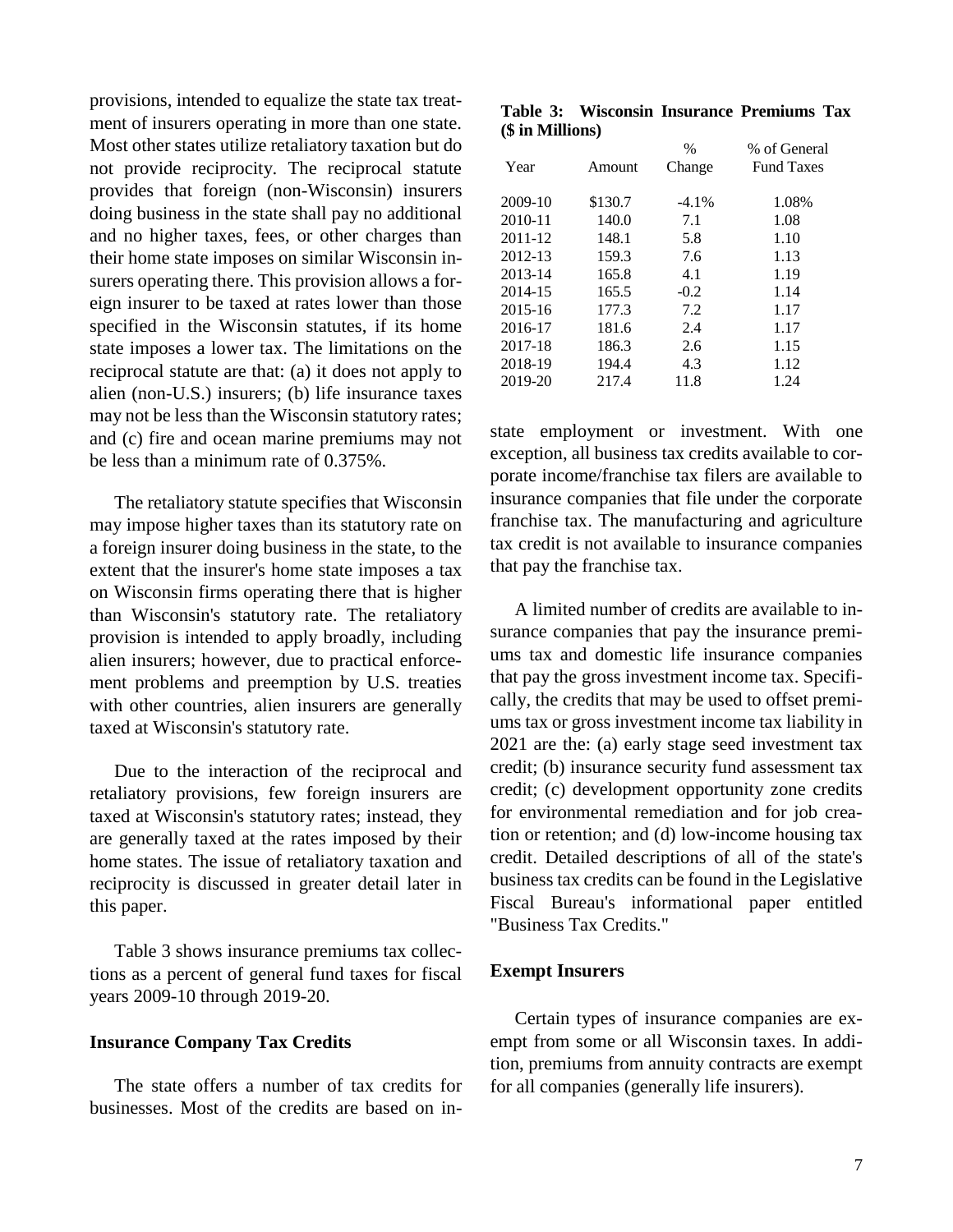Fraternal or mutual benefit societies are exempt from the premiums or gross investment income tax on life premiums, premiums tax or franchise tax on nonlife business, and local property taxes (on up to ten acres of land). These broad exemptions are granted to organizations that provide certain types of insurance, operate under a lodge system and representative organizational government, and serve fraternal, charitable, or benevolent purposes. These organizations are required to report to the Commissioner annually on their fraternal and related activities. During 2019, 44 fraternal benefit societies offered insurance to members.

Fraternals represent a significant portion of the insurance industry in Wisconsin. In 2019, such insurers had Wisconsin premiums of \$1,008.2 million. The justification for the tax exemption for insurance written by fraternal benefit societies is that such organizations provide benefits to their members and the public that otherwise would have to be funded from public sources.

Town mutual insurance companies are exempt from franchise and sales taxes. These are nonprofit companies organized under Chapter 612 of the statutes to provide insurance to members in a limited geographic area. In 2019, 54 such companies were registered in the state and had direct premiums earned in Wisconsin of \$58.5 million. Town mutual insurers were initially created as informal agreements among individuals living in rural areas because fire insurance was unavailable or too costly for local citizens. Eventually, such agreements evolved into formal insurance organizations.

School benefit insurers are exempt from franchise, property, and sales taxes. These are mutual insurers organized under Chapter 616 of the statutes solely to insure schools against pupil injury or death. No such companies are currently operating in Wisconsin.

Also exempt are insurance plans offered by the

state or local governments and self-insurers (individuals or companies which establish an insurance fund or reserve account, rather than purchasing an insurance policy).

As noted, annuity agreements are exempt from the premiums tax for all companies. A number of arguments have been cited as justification for the tax exempt status of annuities. First, it has been suggested that taxing annuity contracts would be equivalent to imposing a tax on deposits in savings accounts. Such a levy could result in inequities between nontaxed savings institutions, such as banks or savings and loan associations, and insurance companies. Further, it has been argued that a tax on annuity premiums would provide a disincentive for people to provide for their own retirement. Finally, because annuities are generally long-term, fixed-price contractual agreements, insurance companies would not be able to pass the burden of a newly-imposed tax on annuities to their current customers.

#### **Rationale and Issues of Insurance Taxation**

This section provides a discussion of various issues regarding the taxation of the insurance industry. The section begins with an outline of the financial aspects of the insurance industry and a brief history of insurance taxation. This is followed by a discussion of specific issues, including the advantages and disadvantages of the premiums tax versus income-based taxes, retaliatory taxation, and the Wisconsin reciprocal provision.

#### **Unique Aspects of the Insurance Industry**

Because of the nature of the services provided by the insurance industry, certain difficulties arise in determining the net income of insurance companies. Insurance agreements generally obligate the insurance company to pay some monetary benefit in the event of some uncertain occurrence. For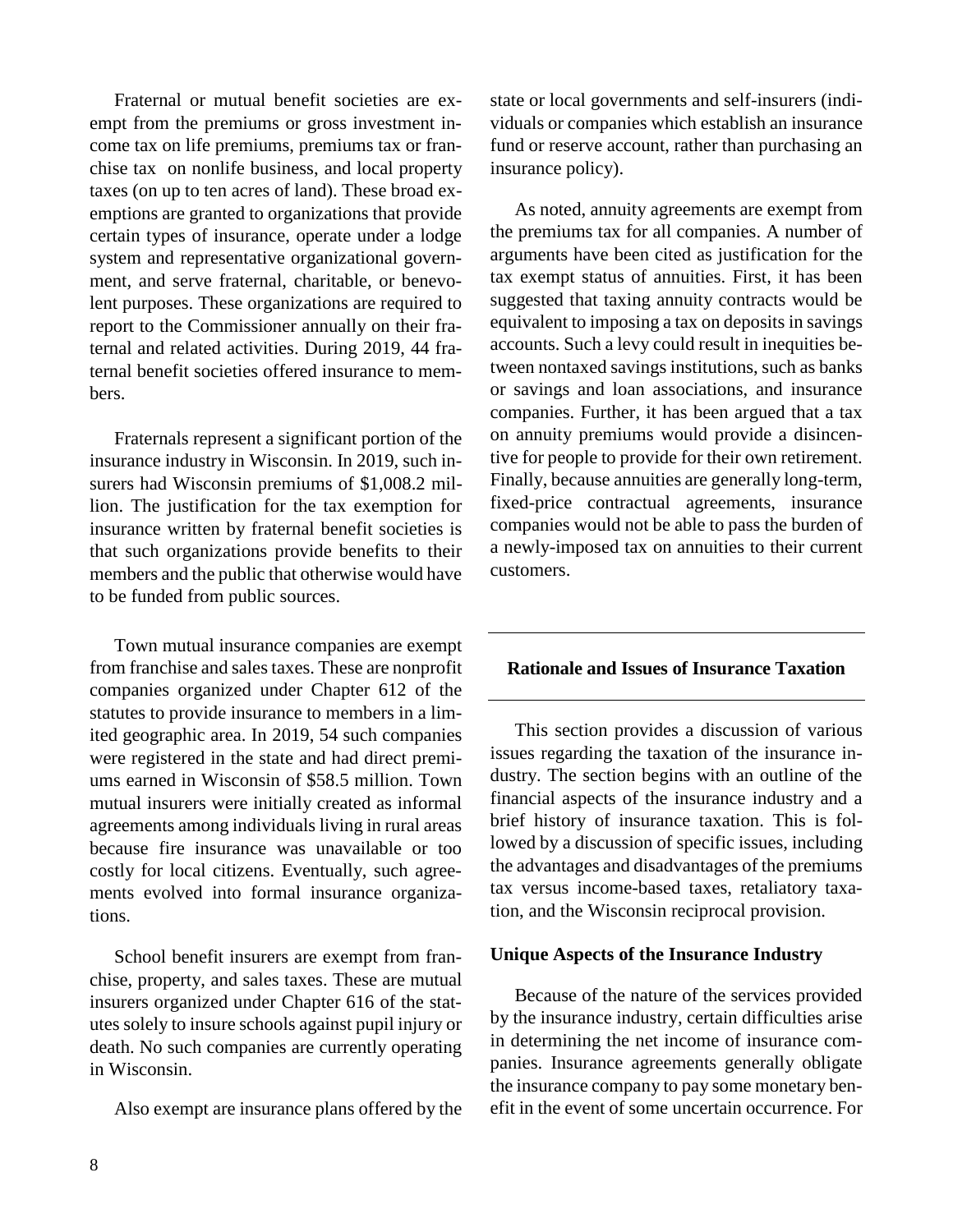example, a life insurance policy may require the insurer to pay \$100,000 to a policyholder's beneficiaries should the insured die during the term of the policy. Likewise, an automobile liability insurance policy may provide for a certain maximum dollar amount to compensate other persons for medical expenses or physical damage in the event of an accident caused by the policyholder. To be able to meet such future obligations, insurers may have to use funds in addition to future premiums payments. Thus, a portion of the insurer's assets must be allocated to reserves and invested to provide funds for the potential liabilities it may incur under its policies. Such future obligations are essentially liabilities of the firm (similar to accounts payable). Arguably, additions to insurance company reserves represent expenses which should be deducted from net income for tax purposes.

For both life and health insurance and property and casualty coverage, the timing of benefits is not known under any single policy. In addition, it is uncertain as to what rate of return will be generated by investments of the insurer. As a result, it is difficult to determine the amount of reserves necessary to provide adequate funds for future obligations. This difficulty is compounded for health and property and casualty insurance in that the amount of benefits is also generally unknown. For example, health insurance benefits will depend upon the future health of the policyholder and the type and extent of medical care provided in the event of injury or illness. The amount of benefits paid under liability coverage often depends on such unknown factors as jury decisions regarding culpability and damages. Conversely, the amount of benefits payable under a life insurance policy is usually determined contractually. Because the determination of reserve requirements is generally difficult, it is also difficult to compute the net income of insurers while allowing for needed reserves.

An additional complication is present in cashvalue life insurance policies because a portion of the premium and investment income received by the insurer accrues to the savings-like accounts of policyholders. It is argued that amounts which accrue to such accounts, and the investment income earned on such funds, are comparable to the principal and interest earned on individual savings accounts and should not be taxed as income of the insurance company.

Finally, the payment of policyholder dividends by mutual insurance companies poses an additional problem in determining the net income of such insurers. If such payments are treated as a rebate of excessive premium charges, the dividends arguably should be deductible in determining net income. If, on the other hand, policyholder dividends are treated as a distribution of profits to the firm's owners, it can be argued that such transfers should be taxable.

#### **History of Insurance Company Taxation**

The federal government has historically taxed the life insurance industry on the basis of income rather than premiums. Prior to 1959, the federal income tax base for such insurers was net investment income. A deduction was permitted for a portion of income deemed necessary to meet future obligations to policyholders. However, the amount of the deduction was based on a specified percentage of reserves or investment income, rather than on the particular experience of individual insurers. Thus, for certain insurance companies, the amount of the allowable deduction was too high while for others the deduction was lower than necessary to accurately reflect the company's financial condition. A further concern was that only investment income was taxed. Underwriting income and profits from other sources were not subject to taxation.

The Life Insurance Company Income Tax Act of 1959 attempted to rationalize the taxation of the life insurance industry. The act taxed life insurance company income from all sources (rather than just investment income) and based the deduction for reserve liabilities on the experience of the individual insurer, rather than on the general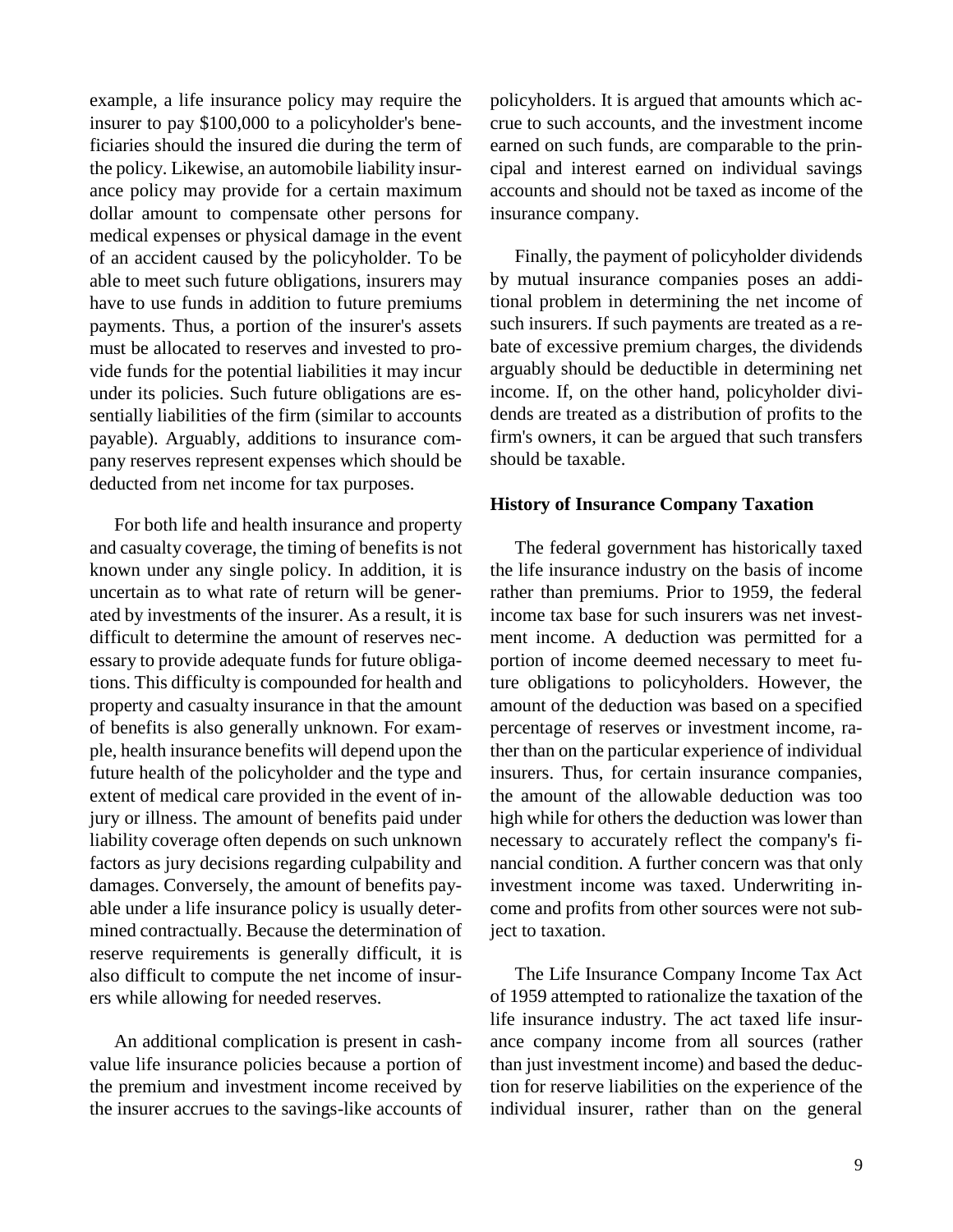experience of the industry. In addition, in order to treat stock corporations and mutual insurers equitably, a limited deduction for policyholder dividends was provided. However, as outlined below, a number of provisions of the 1959 law resulted in taxable income differing from economic income:

a. While net investment income was fully taxable, income from other sources was taxed at 50% or less. This created an incentive for insurers to artificially allocate income and expenses among investment and noninvestment sources.

b. For certain policies, deductions were based on a percentage of premiums, as under prior law, rather than on the actual experience of the insurer.

c. The amount of gross income treated as interest expense exceeded the amounts credited to policyholders to compensate them for the use of their money.

d. Estimates of the amount of reserves for tax purposes often were greater than the amounts required statutorily. Because statutory reserve requirements are set with the objective of preventing insurance company failures, state regulators were primarily concerned with the understatement of reserves by insurers. However, the overstatement of reserves had the effect of reducing taxable income and eroding the tax base.

In addition to these problems, disputes and litigation arose over the classification of various expenditures as interest expenses.

The next major change in the federal taxation of life insurance companies was provided in the Tax Reform Act of 1984. This legislation sought to remedy the shortcomings of the 1959 law by taxing all income on the same basis (thus eliminating the incentive to artificially allocate income and expenses) and basing the deductibility of additions to reserve liabilities on Internal Revenue Service actuarial rules. In addition, modifications were made regarding the treatment of policyholder dividends. Further minor adjustments were made in subsequent legislation.

More recently, the Tax Cuts and Jobs Act of 2017 (TCJA) provided for several changes in federal taxation of insurance companies. As to life insurers, the TCJA repealed a small company deduction and replaced a special rule for determining the change in basis of life insurance reserves with general accounting methods. The TCJA also simplified the calculation of life insurance tax reserves by connecting it to a predetermined percentage of the statutory reserve (92.81%). In determining loss reserves, property and casualty companies are required to use a higher discounting rate based on the corporate bond yield curve and may no longer elect to use company-specific historical loss payment patterns.

The TCJA also repealed special rules for net operating losses of life insurance companies, which now receive the same general treatment as other corporate filers. For comparison, net operating losses of property and casualty companies were not altered, and thus continue to allow twoyear carrybacks and 20-year carryforwards offsetting 100% of taxable income. However, the Coronavirus Aid, Relief, and Economic Security Act modified the treatment of net operating losses arising in tax years 2018, 2019, and 2020, such that nonlife insurance companies may carry back net operating losses from these years for up to five years without limitation.

The TCJA also generally reduced the dividend received deduction percentages available for all companies for tax years beginning after December 31, 2017. The proration rules for life insurers calculating the dividends received deduction now set the company's share (70%) and the policy holder's share (30%) to fixed amounts. For property and casualty companies, the proration rule was fixed to 5.25% divided by the top corporate tax rate (this maintains the same ratio of the 15% proration reduction to the prior top corporate rate of 35%).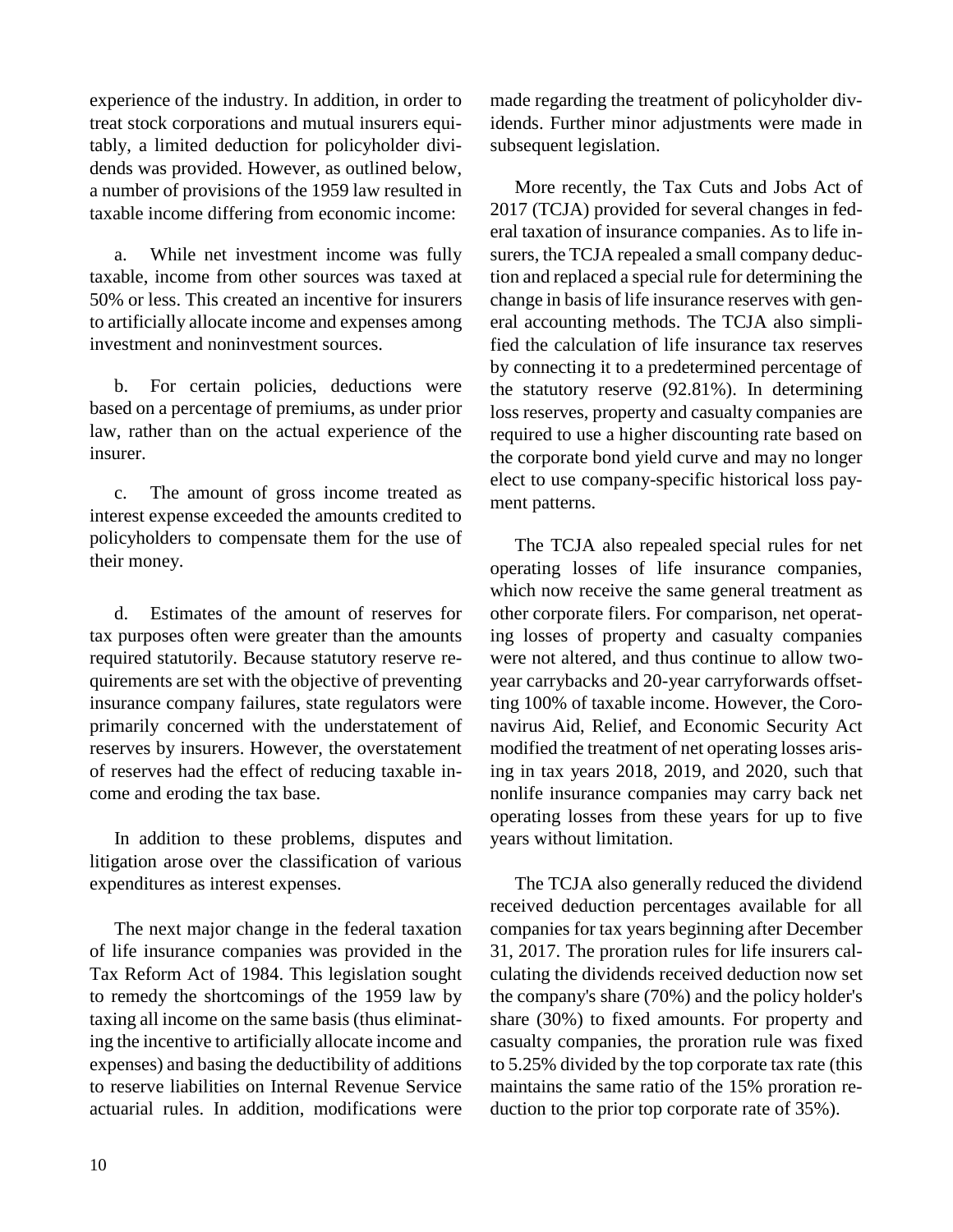In addition, the TCJA requires life insurance companies to capitalize and amortize a portion of the premiums they collect as deferred acquisition costs. The TCJA increased capitalization rates for certain insurance contracts and extended the amortization period for amounts capitalized after December 31, 2017.

In contrast to the federal government, states have generally attempted to avoid the problem of determining net income for tax purposes by imposing premiums taxes rather than income-based taxes on insurance companies. The first premiums tax was imposed by the state of New York in 1836. This tax was initially imposed only on fire insurance agents representing foreign companies. In response to this tax, Massachusetts imposed a tax that was limited to insurance companies domiciled in states that imposed a tax or fee on Massachusetts insurers doing business in that state. The Massachusetts tax was the first retaliatory tax enacted in the United States. Subsequently, every state has imposed some form of premiums tax at some time and most states have enacted retaliatory provisions. In addition, several states (including Wisconsin) impose income or franchise taxes on certain insurers. Current insurance tax provisions in other states are discussed in greater detail in a later section of this paper.

#### **Premiums Tax Versus Income-Based Taxes**

As noted, the federal and state governments have differed in the tax treatment of insurance companies, with the federal government imposing income-based taxes and the states primarily utilizing premiums taxes.

The premiums tax is generally acknowledged to have the following advantages:

a. The tax is relatively uncomplicated to compute, collect, and administer. Further, difficulties in determining insurance company net income are avoided. Also, due to its relative simplicity, the premiums tax lends itself to a single audit which may be utilized by all states, and the tax more easily fits the concept of retaliation.

b. Because the tax is not dependent upon profitable operations in a given year and premium volume tends to increase in an expanding economy, the tax provides a relatively stable source of revenue.

c. The stability of the tax lends itself to actuarial treatment which allows the tax to be passed on to policyholders relatively easily.

The following disadvantages have been attributed to the premiums tax:

a. The tax is unrelated to the insurer's profitability.

b. In the case of cash-value life insurance, the tax has been criticized as being a levy on thrift because it is imposed on the entire premium, a portion of which represents savings of the policyholder.

c. Because the tax is generally passed through to the policyholder, it may impose a greater burden on persons least able to afford it, such as older insureds and high-risk policyholders paying higher premiums than standard risks might pay.

d. In relation to income, the tax may impose a greater burden on new or small insurers as opposed to larger, more established firms with greater reserves and, thus, proportionately greater investment income.

e. Unequal tax burdens may arise between holders of new versus old policies and between policyholders in low- and high-premiums tax states. Often, premiums on old policies cannot be increased to accommodate a premiums tax increase. Thus, such increases must be passed on to new policyholders to the extent that they are not borne by the insurer. This problem is more likely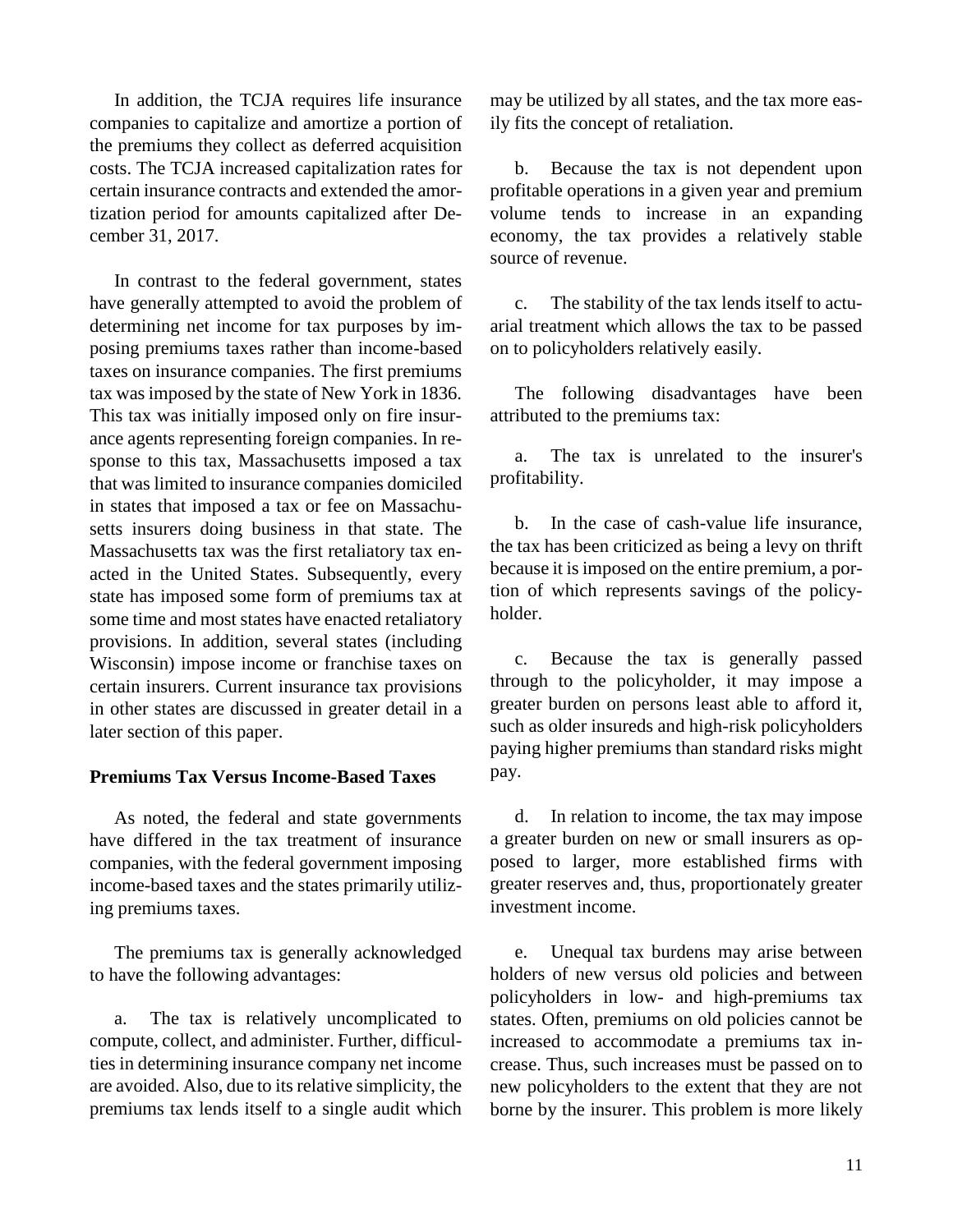to occur with life insurance than nonlife insurance due to the long-term nature of life policies. In addition, if an insurer cannot vary premium rates from state to state, insureds in low-tax states may have to bear a portion of the tax imposed by a higher tax state.

The advantages of income-based insurance taxes are generally the opposite of the disadvantages of the premiums tax. Likewise, the disadvantages of income taxes tend to mirror the advantages of premiums taxation. An income- based tax is generally considered to provide the following advantages:

a. Because it is based on profitability, the income tax is related to an insurer's ability to pay.

b. Use of an income tax provides that insurance companies and other financial institutions are taxed in essentially the same manner.

c. Because the tax is not directly related to premiums paid, it may be less likely to impose unequal tax burdens on insureds.

d. To the extent that all revenue sources are included in the tax base, the income tax may be less likely to impose unequal burdens on new, small companies as opposed to older, larger insurers.

A number of disadvantages of imposing the income tax on insurance companies are outlined below:

a. The tax is more difficult than the premiums tax to compute, administer, and audit. Further, problems in accurately calculating insurance company net income are present, and the tax fits less easily into the retaliatory concept. Accounting for income from certain types of long-term insurance agreements on an annual basis may produce distorted results. Finally, large companies are often late in filing income tax returns. Consequently, extensions of time to file are often requested.

b. Due to annual fluctuations in insurance company profitability, the tax base is less stable. Also, the tax does not readily lend itself to actuarial treatment due to its instability.

c. The overall tax burden may be less uniformly spread among policyholders because the tax liability will vary according to the insurer's profitability.

#### **Retaliatory Taxation and Reciprocity**

The first retaliatory tax to be imposed in the United States was enacted by Massachusetts in response to New York's premiums tax on fire coverage sold by agents representing foreign insurers. Prior to the adoption of its retaliatory tax, Massachusetts had imposed no tax on insurance premiums. The adoption of the retaliatory tax provisions in other states soon followed and use of the tax has continued to the present time. Currently, 49 states utilize retaliatory provisions; only Hawaii does not (which instead allows a credit for domestic insurers to claim the amount paid in higher taxes in other states).

Under the retaliatory laws of most states, foreign insurers are taxed at the greater of the liability as calculated under that state's statutory provisions or as a similar foreign insurer would be taxed by the home state. As noted, Wisconsin insurance tax law also includes a reciprocity provision whereby a foreign insurer may pay lower taxes than statutorily imposed in Wisconsin, if the Wisconsin tax exceeds the taxes imposed by the insurer's state of domicile. (However, foreign insurance companies must pay a minimum amount which, for certain insurers, may be higher than that determined under reciprocity provisions.)

The Massachusetts tax was intended to counter the New York state provision, which gave preferential treatment to New York insurers over insurance companies that were domiciled in other states and did business in New York. However, as utilized today, retaliatory provisions may be imposed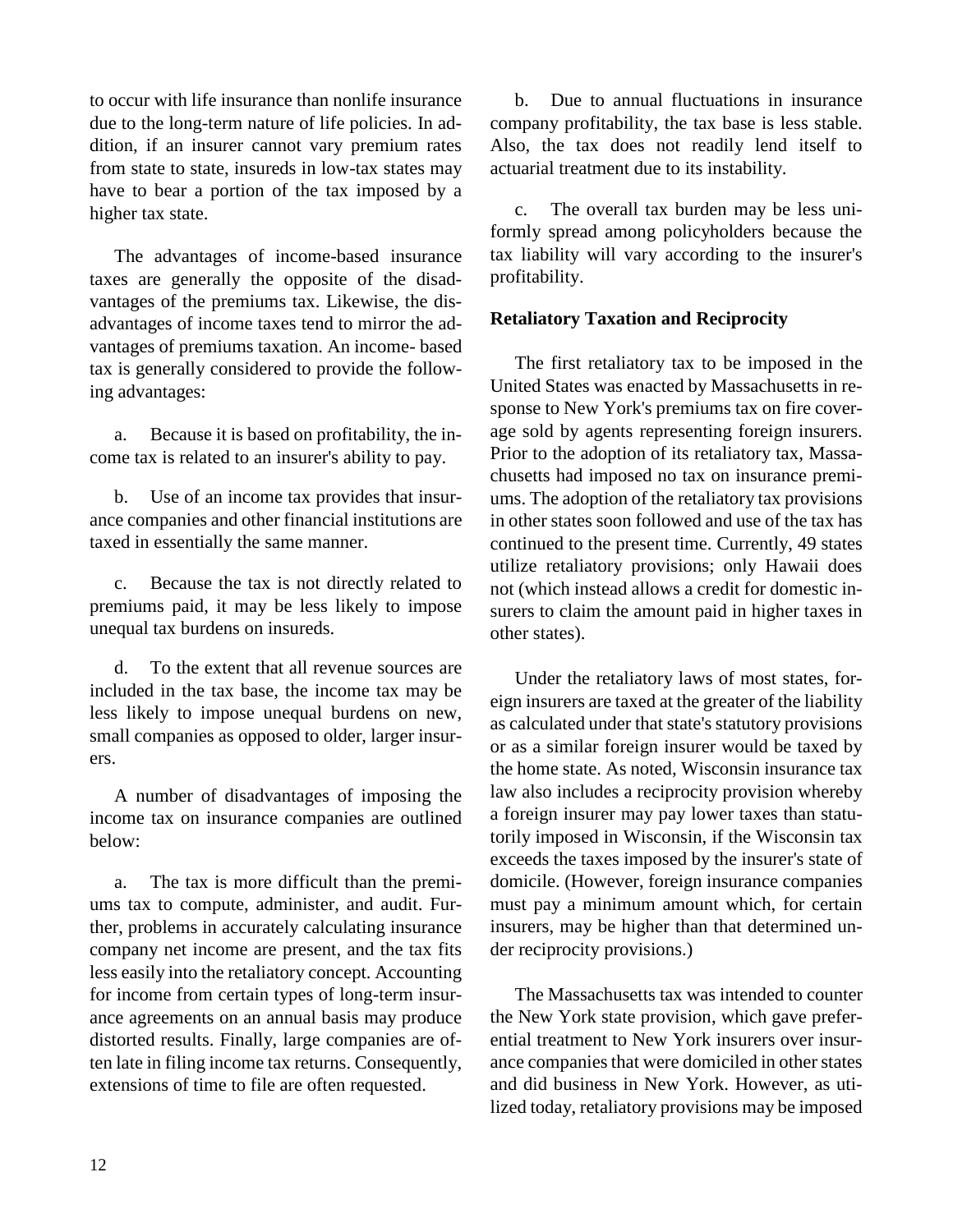on insurers domiciled in states which treat foreign and domestic insurers identically. For example, West Virginia imposes a 3% tax on both foreign and domestic life insurance companies. Under Wisconsin's retaliatory law, however, a West Virginia insurer would be taxed at the rate of 3% (rather than Wisconsin's statutory rate of 2%) on its Wisconsin premiums, despite the fact that the West Virginia provision does not discriminate against foreign companies. Thus, the effect of retaliatory provisions is to induce other states to show the same consideration to insurers domiciled in the enacting state as is shown by the enacting state to insurers domiciled in such foreign states, rather than to "punish" other states for discriminating against foreign insurers.

The nationwide system of retaliatory taxation discourages states from increasing taxes on foreign insurers due to the negative effect such an increase would have on domestic firms conducting business in other states. For example, an increase in Wisconsin's premium tax rate for foreign life insurers from 2% to 4% could have two effects. First, depending upon the effect of reciprocity and minimum tax provisions, foreign life insurance companies that are domiciled in states with tax rates of less than 4% would pay increased taxes to Wisconsin on the business such insurers conduct in this state. Second, Wisconsin life insurers would pay increased taxes in those states which statutorily impose taxes lower than 4% but utilize retaliatory provisions. In this instance, Wisconsin life insurers may pay more in increased taxes to other states than Wisconsin would receive through the increased tax on non-Wisconsin companies. It is argued that such an increase would place Wisconsin insurers at a competitive disadvantage in relation to insurers domiciled in other states.

Wisconsin is the only state which includes reciprocal provisions in its insurance taxation statutes. However, Arizona, Massachusetts, Minnesota, New York, and Rhode Island are reciprocal non-retaliation states which do not impose retaliatory taxes on insurance companies

domiciled in another state if that other state agrees not to impose retaliatory taxes on their state's insurance companies. Thus, these states apply the same tax rate to both domestic and foreign based insurance companies (although each state may have different rates). In Texas, the State Comptroller may enter into a reciprocal agreement with another state, but the Comptroller has not entered into such agreements to date. Other states provide for lower taxes for foreign insurers in certain cases; however, the lower rates are generally contingent upon the insurance company maintaining certain investments in property or securities within the state. The principle behind such provisions is to enhance capital and employment opportunities within the state through tax incentives.

#### **Other States**

The range of premiums tax rates and certain other insurance tax provisions in effect among the states and the District of Columbia in 2020 are shown in Tables 4 and 5. Table 4 presents this information for the life and health insurance industry including life insurance, health and accident insurance, and annuities. Table 5 provides similar data for the property and casualty insurance industry. For both domestic and foreign insurers, this data points out different approaches adopted by the states in the taxation of insurance companies. In addition, the rates imposed on foreign insurers by other states suggest the extent to which the actual rates at which foreign insurance companies are taxed by Wisconsin differ from the statutory rates, due to the retaliatory and reciprocal provisions.

As shown in Table 4, 31 states (including Wisconsin) and the District of Columbia, impose the premiums tax on domestic and foreign life insurers at a rate of 2% or lower. Sixteen states may impose a higher premiums tax rate. One state,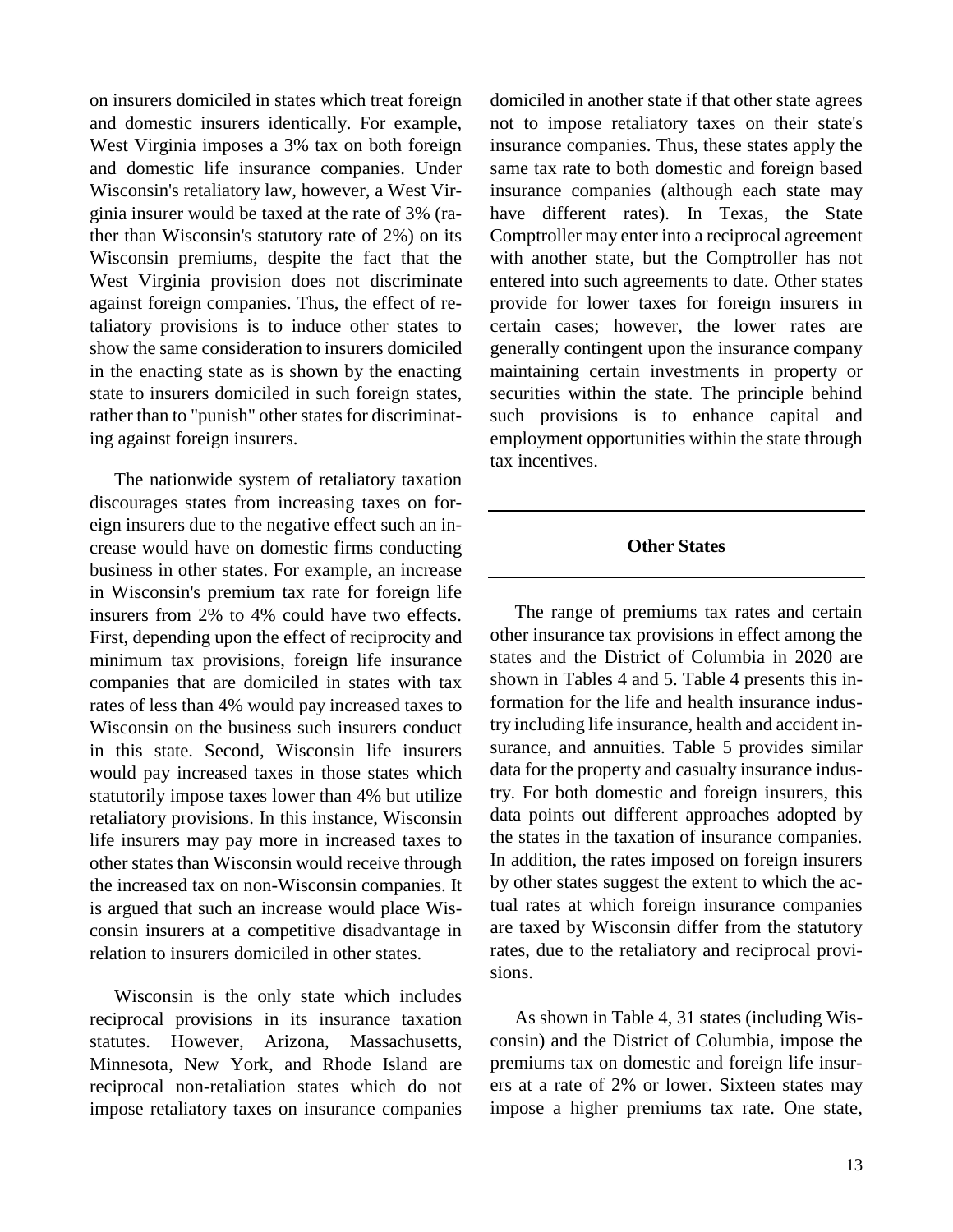New York, imposes a separate insurance franchise tax on all life insurance companies. The premiums tax in Louisiana, for life and nonlife insurers, is imposed with a rate scale, while insurance companies in Oregon pay an excise tax.

Domestic health and accident insurers are subject to the corporate franchise tax rather than the premiums tax in Wisconsin. However, the franchise tax liability of such insurance companies may not exceed 2% of gross premiums. Including Wisconsin, 30 states and the District of Columbia impose a tax at the rate of 2% or less, and 18 other states may impose the tax at a higher rate on domestic insurers. As noted, special tax provisions apply to health and accident insurers in Louisiana and Oregon. Domestic sales of annuities are taxed in seven states at rates ranging from 1% to 3.5%. Consideration received from annuities, both by domestic and foreign insurers, is exempt from the premiums tax in Wisconsin.

Wisconsin property and casualty insurers, other than mortgage guarantee insurers, pay the corporate franchise tax rather than the gross premiums tax. Table 5 shows that most other states impose a premiums tax on domestic property and casualty insurers. Twenty-nine states (including Wisconsin) and the District of Columbia tax foreign property and casualty companies at or below the 2% rate, while 19 may impose a higher rate. As noted, special tax provisions apply to property and casualty insurers in Louisiana and Oregon. Wisconsin fire insurance companies pay a special 2% fire insurance tax in addition to the franchise tax. In other states, such insurers generally pay a state premiums tax and additional supplemental taxes.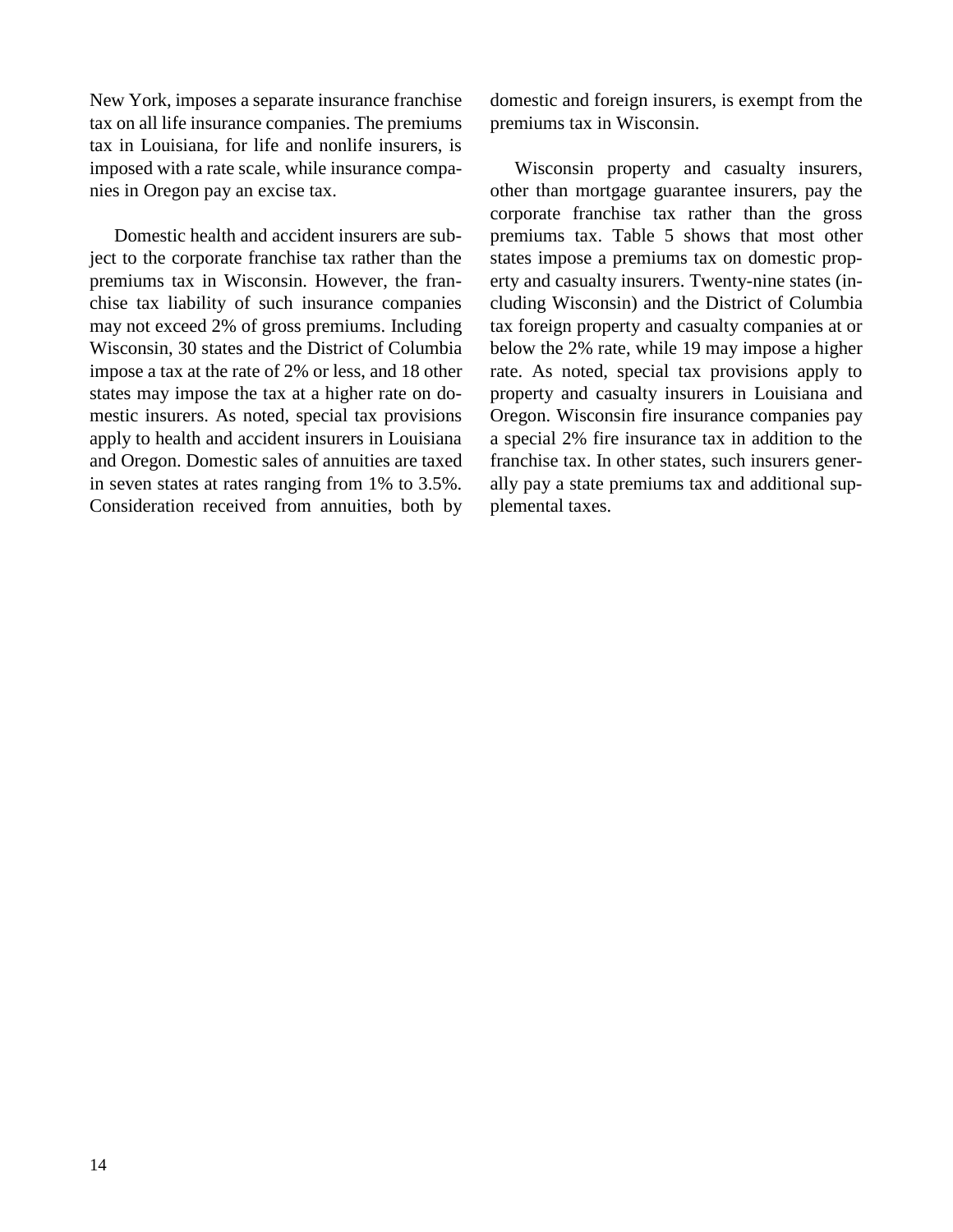|                                                                                     |                                                                  | Premiums Tax Rates                                              |                                        |                                                   |                                                                 |                          |  |
|-------------------------------------------------------------------------------------|------------------------------------------------------------------|-----------------------------------------------------------------|----------------------------------------|---------------------------------------------------|-----------------------------------------------------------------|--------------------------|--|
|                                                                                     |                                                                  | Domestic                                                        |                                        |                                                   | Foreign                                                         |                          |  |
| <b>State</b>                                                                        | Life                                                             | Health &<br>Accident                                            | Annuity                                | Life                                              | Health &<br>Accident                                            | Annuity                  |  |
| Alabama (1)<br>Alaska (2)<br>Arizona<br>Arkansas                                    | $0.5 - 2.3%$<br>$2.7 - 2.78$<br>1.75<br>2.5                      | $0.5 - 1.6%$<br>$2.7 - 6$<br>1.75<br>2.5                        | ---<br>$---$<br>---<br>$---$           | $0.5 - 2.3%$<br>2.7-2.78<br>1.75<br>2.5           | $0.5 - 1.6%$<br>$2.7 - 6$<br>1.75<br>2.5                        | ---<br>$---$             |  |
| California (3)                                                                      | 2.35                                                             | 2.35                                                            | 2.35%                                  | 2.35                                              | 2.35                                                            | 2.35%                    |  |
| Colorado (4)<br>Connecticut<br>Delaware (5)<br>District of Columbia<br>Florida (6)  | $\mathbf{1}$<br>1.5<br>2<br>1.7<br>1.75                          | $\mathbf{1}$<br>1.5<br>$\overline{c}$<br>$\overline{c}$<br>1.75 | $---$<br>$---$<br>$---$<br>1           | $1-2$<br>1.5<br>$\overline{2}$<br>1.7<br>1.75     | $1-2$<br>1.5<br>$\overline{2}$<br>$\overline{2}$<br>1.75        | ---<br>$---$<br>1        |  |
| Georgia (7)                                                                         | $0.5 - 2.25$                                                     | $0.5 - 2.25$                                                    | ---                                    | $0.5 - 2.25$                                      | $0.5 - 2.25$                                                    | ---                      |  |
| Hawaii<br>Idaho<br><b>Illinois</b><br>Indiana<br>Iowa                               | 2.75<br>1.5<br>0.5<br>1.3<br>$\mathbf{1}$                        | 4.265<br>1.5<br>0.4<br>1.3<br>$\mathbf{1}$                      | $---$<br>$---$<br>---<br>$---$         | 2.75<br>1.5<br>0.5<br>1.3<br>$\mathbf{1}$         | 4.265<br>1.5<br>0.4<br>1.3<br>$\mathbf{1}$                      |                          |  |
| Kansas $(8)$<br>Kentucky (9)<br>Louisiana (10)<br>Maine $(11)$                      | $\overline{2}$<br>1.5<br>$\mathbf{2}$                            | $\overline{c}$<br>$\overline{2}$<br>$1 - 2.55$                  | <b>Special Provisions</b><br>2         | 2<br>1.5<br>$\overline{c}$                        | 2<br>$\overline{2}$<br>$1 - 2.55$                               | ---<br>2                 |  |
| Maryland (12)                                                                       | $\mathfrak{2}$                                                   | 2                                                               |                                        | 2                                                 | $\overline{c}$                                                  | ---                      |  |
| Massachusetts<br>Michigan (13)<br>Minnesota (14)<br>Mississippi<br>Missouri         | $\overline{2}$<br>1.25<br>$1-2$<br>3<br>$\overline{2}$           | 2.28<br>1.25<br>$1-2$<br>3<br>$\overline{c}$                    | $---$<br>$---$<br>---<br>---           | $\overline{2}$<br>1.25<br>$1-2$<br>3<br>2         | 2.28<br>1.25<br>$1 - 2$<br>3<br>$\overline{2}$                  |                          |  |
| Montana<br>Nebraska (15)<br>Nevada (16)<br>New Hampshire<br>New Jersey (17)         | 2.75<br>1<br>1.75-3.5<br>1.25<br>2.1                             | 2.75<br>$0.5 - 1$<br>1.75-3.5<br>$\overline{c}$<br>$1.05 - 2.1$ | ---<br>---<br>1.75-3.5<br>$---$<br>--- | 2.75<br>1<br>1.75-3.5<br>1.25<br>2.1              | 2.75<br>$0.5 - 1$<br>1.75-3.5<br>$\overline{c}$<br>$1.05 - 2.1$ | 1.75-3.5<br>$---$<br>--- |  |
| New Mexico (18)<br>New York $(19)$<br>North Carolina<br>North Dakota<br>Ohio $(20)$ | 3.003<br>$---$<br>1.9<br>2<br>1.4                                | 3.003<br>1.75<br>1.9<br>1.75<br>$1.0 - 1.4$                     | $---$<br>$---$                         | 3.003<br>$\overline{a}$<br>1.9<br>2<br>1.4        | 3.003<br>1.75<br>1.9<br>1.75<br>$1.0 - 1.4$                     | ---                      |  |
| Oklahoma (21)                                                                       | 2.25                                                             | 2.25                                                            |                                        | 2.25                                              | 2.25                                                            |                          |  |
| Oregon $(22)$<br>Pennsylvania<br>Rhode Island<br>South Carolina                     | $\boldsymbol{2}$<br>$\overline{2}$<br>0.75                       | $\overline{c}$<br>$\overline{2}$<br>1.25                        | <b>Special Provisions</b>              | $\overline{c}$<br>$\overline{c}$<br>0.75          | $\overline{c}$<br>$\overline{c}$<br>1.25                        |                          |  |
| South Dakota (23)<br>Tennessee (24)<br>Texas $(25)$<br>Utah $(26)$<br>Vermont       | 1.25-2.58<br>1.75<br>0.875-1.75<br>2.25-2.33<br>$\boldsymbol{2}$ | 2.5<br>2.5<br>0.875-1.75<br>2.25<br>2                           | 1.25-1.33<br>$---$                     | 1.25-2.58<br>1.75<br>0.875-1.75<br>2.25-2.33<br>2 | 2.5<br>2.5<br>0.875-1.75<br>2.25<br>2                           | 1.25-1.33                |  |
| Virginia (27)<br>Washington<br>West Virginia (28)<br>WISCONSIN (29)<br>Wyoming      | $1 - 2.25$<br>2<br>$\mathfrak{Z}$<br>$\mathbf{2}$<br>0.75        | 2.25<br>2<br>3<br>$\overline{c}$<br>0.75                        | 1<br>1                                 | 2.25<br>2<br>3<br>$\overline{c}$<br>0.75          | 2.25<br>2<br>3<br>$\overline{c}$<br>0.75                        | 1<br>---<br>1            |  |

### **Table 4: Taxation of the Life and Health Insurance Industry in Other States (2020)**

Notes appear on the following page.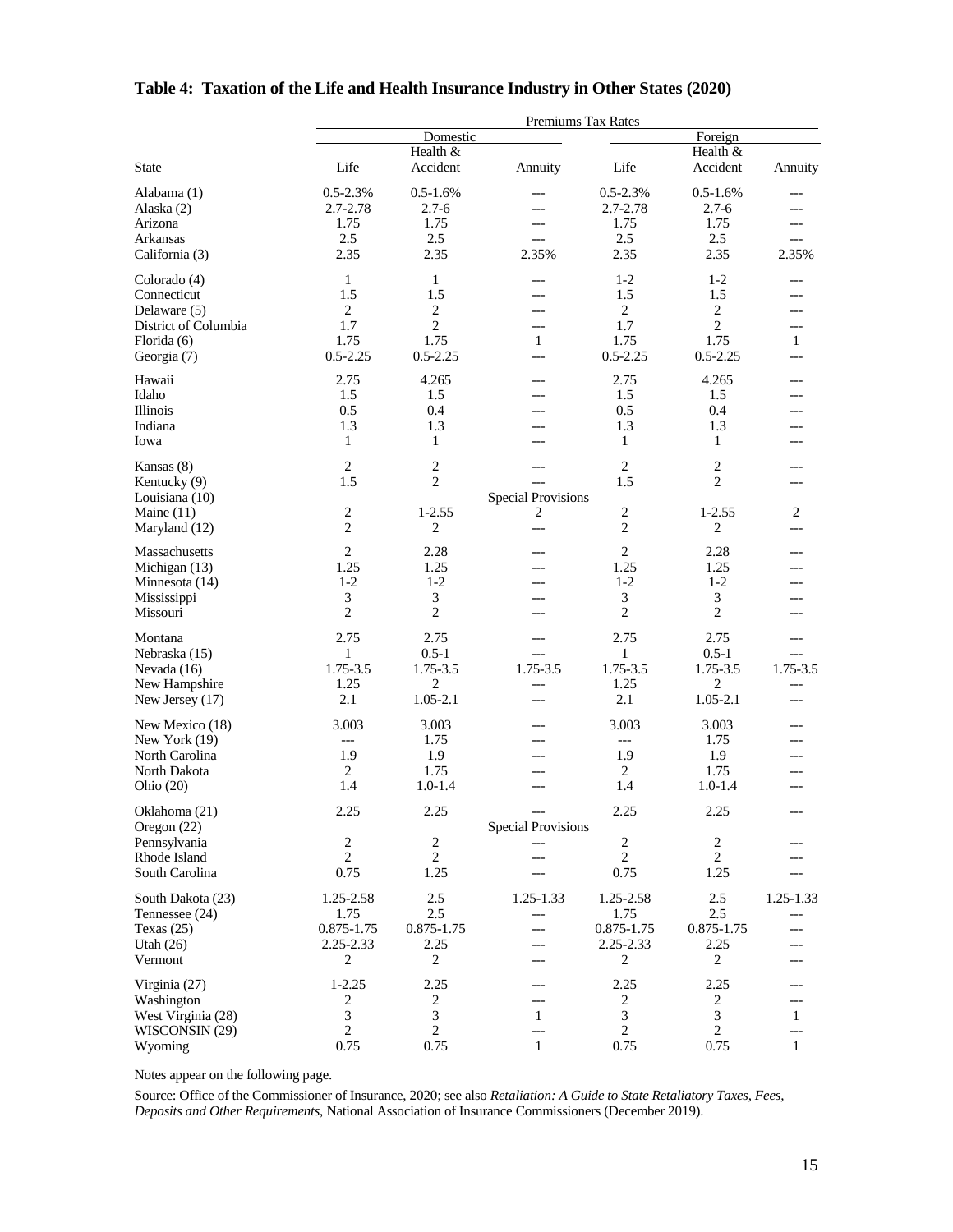#### Notes for Table 4:

- (1) Life insurance policies with a face amount of \$5,000 or less are taxed at 0.5%; policies with a face amount of \$5,000 to \$25,000 are taxed at 1%. Health insurance premiums for an employersponsored plan with less than 50 participants are taxed at 0.5%.
- (2) Life insurance policies with policy year premiums in excess of \$100,000 pay an additional 0.08%. Hospital and medical service corporations pay 6% of premiums less claims paid. Other health and accident insurers pay a 2.7% premiums tax.
- (3) The 0.5% rate is for annuities funding federal qualified retirement plans.
- (4) The 2% rate is for insurers that do not have a home or regional office in the state.
- (5) Special rates apply to company-owned and trust-owned life insurance policies and certain captive insurers. A special privilege tax is imposed on domestic, nonmutual insurers that write less than 50% of total premiums on property or persons residing in the state.
- (6) Premiums on non-profit self-insurance funds, medical malpractice self-insurance funds, commercial self-insurance funds, group self-insurance funds, or assessable mutual insurers are subject to a 1.6% tax of the gross amount of premiums, contributions, and assessments.
- (7) Insurance companies with specified levels of investment in Georgia assets are eligible for a 0.5% or a 1.25% rate. Independently purchased coverages subject to 4% rate.
- (8) HMOs pay 5.77%.
- (9) A surcharge of 1.8% is imposed on nonlife and health insurers.
- (10) Rates differ by line of insurance and level of premiums. The tax on life, accident and health insurance ranges from a minimum payment of \$140 to \$140 plus \$225 for each \$10,000 in premiums over \$7,000.
- (11) Long-term care and disability policies are taxed at either 1% or 2.55%, depending upon the size of the insurance company.
- (12) For calendar years 2020-2022, entities subject to the Maryland Health Care Access Act of 2018 are subject to an assessment of 1.0%.
- (13) A special rate applies to qualified health insurance policies (not including captive insurance companies) that is annually determined by a certain formula whereby the treasury determines the "savings" in the preceding year to all insurance companies from the reduced rate and sets the reduction from

1.25% in the current year so that the savings in the current year do not exceed \$18.0 million.

- (14) HMOs, nonprofit health services, and community integrated service networks pay 1%
- (15) The rate for group sickness and accident insurance is 0.5%.
- (16) Insurers with a regional or home office in Nevada receive a 50% credit (effective rate 1.75%).
- (17) Group accident and health business is taxed at 1.05%, while all other business is taxed at 2.1%.
- (18) A 1% surtax is imposed on certain health insurance premiums.
- (19) Life insurance companies are subject to a separate insurance franchise (income) tax of 7.1%. An additional tax of 0.7% of premiums is charged, but the amount many not be less than 1.5% of taxable premiums or more than 2.0% of taxable premiums.
- (20) Certain health insurance premiums subject to 1.0% tax.
- (21) Life insurance policies purchased by an employer to insure the life of an employee are subject to an additional tax equal to 1/10 of 1% of premiums exceeding \$100,000.
- (22) Insurers pay an excise tax based on net income instead of a premiums tax.
- (23) Life insurers pay 2.5% of first \$100,000 of premiums and 0.08% on remaining amounts, and 1.25% of first \$500,000 in annuity contracts and 0.08% of remaining amounts. Life policies with face amount less than \$7,000 subject to 1.25% rate.
- (24) HMOs pay 6.0%; other health insurers pay 2.5%.
- (25) Life insurers and HMOs pay 0.875% of first \$450,000 of premium and 1.75% on remaining amounts.
- (26) Life insurers pay 2.25% on the first \$100,000 of Utah variable life insurance premiums, and 0.08% on the remainder.
- (27) Domestic nonprofit mutual companies, assessment mutuals with less than \$25,000 capital stock, and industrial sick benefit insurance business pay 1%; other life insurers pay 2.25%.
- (28) The basic rate is 2% plus an additional rate of 1%.
- (29) Domestic life insurers pay either the 2% premiums tax or a 3.5% tax on a portion of investment income, depending the amount of insurance in force. Domestic accident and health insurers pay the corporate franchise tax not to exceed 2% of gross premiums.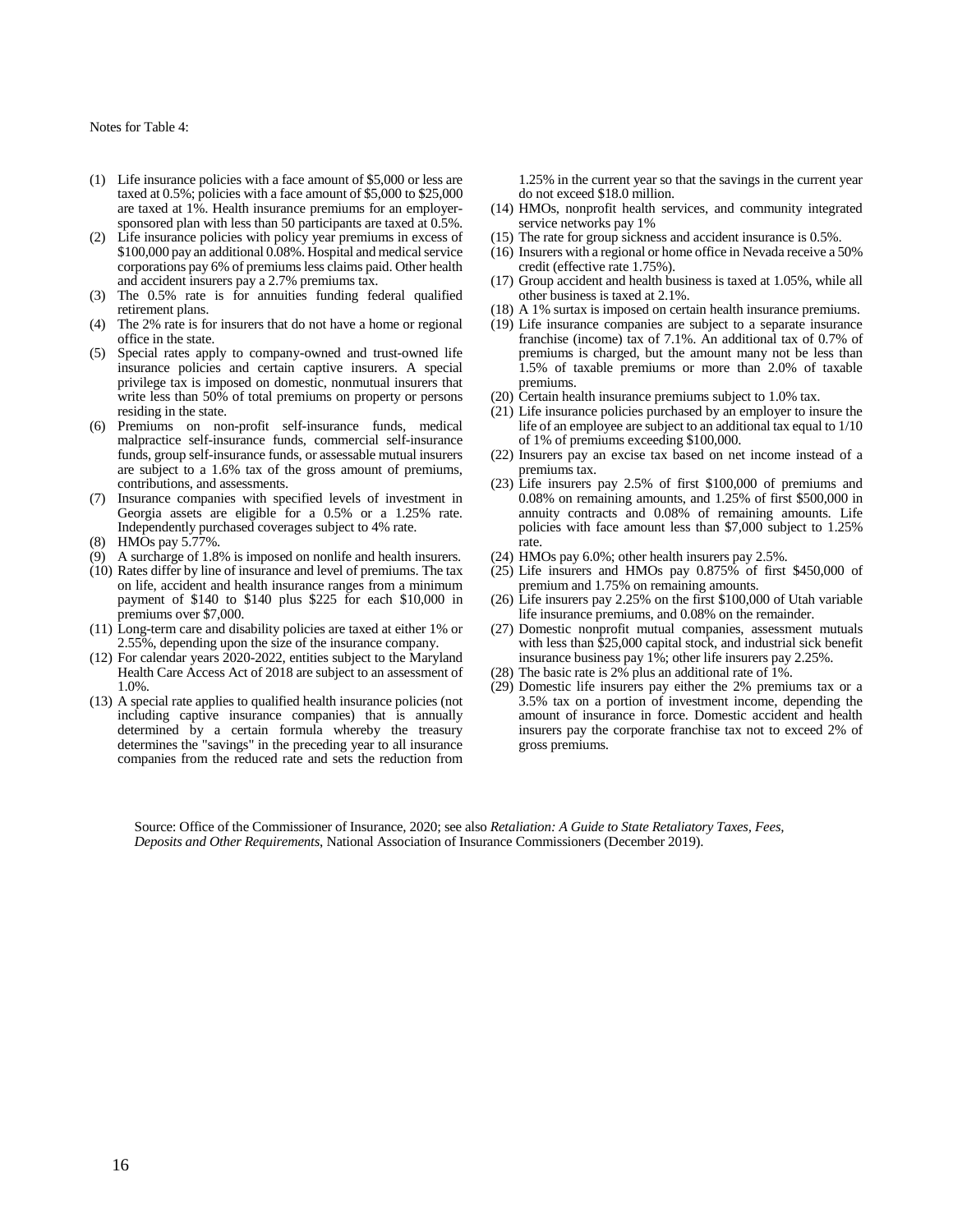|  |  | Table 5: Taxation of the Property and Casualty Insurance Industry in Other States (2020) |  |  |
|--|--|------------------------------------------------------------------------------------------|--|--|
|  |  |                                                                                          |  |  |

|                                                                                  |                                                                  | Premiums Tax Rates*                               |                                                                                                   |                                                     |  |  |
|----------------------------------------------------------------------------------|------------------------------------------------------------------|---------------------------------------------------|---------------------------------------------------------------------------------------------------|-----------------------------------------------------|--|--|
|                                                                                  | Domestic                                                         |                                                   |                                                                                                   | Foreign                                             |  |  |
| <b>State</b>                                                                     | Rate                                                             | Fire Rate                                         | Rate                                                                                              | Fire Rate                                           |  |  |
| Alabama (1)                                                                      | 3.60%                                                            | 3.60%                                             | 3.60%                                                                                             | 3.60%                                               |  |  |
| Alaska (2)                                                                       | 2.7                                                              | 2.7                                               | 2.7                                                                                               | 2.7                                                 |  |  |
| Arizona (3)                                                                      | 1.75                                                             | 2.2                                               | 1.75                                                                                              | 2.2                                                 |  |  |
| Arkansas (4)                                                                     | 2.5                                                              | 2.5                                               | 2.5                                                                                               | 2.5                                                 |  |  |
| California                                                                       | 2.35                                                             | 2.35                                              | 2.35                                                                                              | 2.35                                                |  |  |
| Colorado (5)                                                                     | $\mathbf{1}$                                                     | $\mathbf{1}$                                      | $1-2$                                                                                             | $1-2$                                               |  |  |
| Connecticut                                                                      | 1.5                                                              | 1.5                                               | 1.5                                                                                               | 1.5                                                 |  |  |
| Delaware (6)                                                                     | 2                                                                | 2                                                 | 2                                                                                                 | 2                                                   |  |  |
| District of Columbia                                                             | 1.7                                                              | 1.7                                               | 1.7                                                                                               | 1.7                                                 |  |  |
| Florida (7)                                                                      | 1.75                                                             | 2.75                                              | 1.75                                                                                              | 2.75                                                |  |  |
| Georgia (8)                                                                      | $0.5 - 2.25$                                                     | $0.5 - 3.25$                                      | $0.5 - 2.25$                                                                                      | $0.5 - 3.25$                                        |  |  |
| Hawaii                                                                           | 4.265                                                            | 4.265                                             | 4.265                                                                                             | 4.265                                               |  |  |
| Idaho                                                                            | 1.5                                                              | 1.5                                               | 1.5                                                                                               | 1.5                                                 |  |  |
| <b>Illinois</b>                                                                  | 0.5                                                              | $\mathbf{1}$                                      | 0.5                                                                                               | 1                                                   |  |  |
| Indiana                                                                          | 1.3                                                              | 1.3                                               | 1.3                                                                                               | 1.3                                                 |  |  |
| Iowa                                                                             | 1                                                                | $\mathbf{1}$                                      | 1                                                                                                 | 1                                                   |  |  |
| Kansas<br>Kentucky (9)<br>Louisiana (10)<br>Maine $(11)$<br>Maryland             | $\overline{c}$<br>$\overline{2}$<br>$\sqrt{2}$<br>$\overline{c}$ | 3.25<br>2.75<br>2<br>$\overline{c}$               | $\overline{2}$<br>$\overline{2}$<br><b>Special Provisions</b><br>$\overline{c}$<br>$\overline{c}$ | 3.25<br>2.75<br>$\overline{c}$<br>$\overline{c}$    |  |  |
| Massachusetts                                                                    | 2.28                                                             | 2.28                                              | 2.28                                                                                              | 2.28                                                |  |  |
| Michigan                                                                         | 1.25                                                             | 1.25                                              | 1.25                                                                                              | 1.25                                                |  |  |
| Minnesota (12)                                                                   | $1-2$                                                            | $1-2$                                             | $1-2$                                                                                             | $1-2$                                               |  |  |
| Mississippi                                                                      | $\ensuremath{\mathfrak{Z}}$                                      | $\overline{4}$                                    | 3                                                                                                 | $\overline{4}$                                      |  |  |
| Missouri (13)                                                                    | $\overline{2}$                                                   | $\overline{c}$                                    | $\overline{2}$                                                                                    | $\overline{c}$                                      |  |  |
| Montana                                                                          | 2.75                                                             | 5.25                                              | 2.75                                                                                              | 5.25                                                |  |  |
| Nebraska (14)                                                                    | 1                                                                | 1.375-1.75                                        | $\mathbf{1}$                                                                                      | 1.375-1.75                                          |  |  |
| Nevada (15)                                                                      | 1.75-3.5                                                         | 1.75-3.5                                          | 1.75-3.5                                                                                          | 1.75-3.5                                            |  |  |
| New Hampshire                                                                    | 1.25                                                             | 1.25                                              | 1.25                                                                                              | 1.25                                                |  |  |
| New Jersey (16)                                                                  | 2.1                                                              | 2.1                                               | 2.1                                                                                               | 2.1                                                 |  |  |
| New Mexico                                                                       | 3.003                                                            | 3.003                                             | 3.003                                                                                             | 3.003                                               |  |  |
| New York                                                                         | 2                                                                | 2                                                 | 2                                                                                                 | 2                                                   |  |  |
| North Carolina (17)                                                              | 1.9-2.64                                                         | 1.9                                               | 1.9-2.64                                                                                          | 1.9                                                 |  |  |
| North Dakota                                                                     | 1.75                                                             | 1.75                                              | 1.75                                                                                              | 1.75                                                |  |  |
| Ohio                                                                             | 1.4                                                              | 2.15                                              | 1.4                                                                                               | 2.15                                                |  |  |
| Oklahoma<br>Oregon $(18)$<br>Pennsylvania<br>Rhode Island<br>South Carolina (19) | 2.25<br>$\overline{2}$<br>$\sqrt{2}$<br>1.25                     | 2.5625<br>$\overline{2}$<br>$\overline{c}$<br>3.6 | 2.25<br><b>Special Provisions</b><br>2<br>$\overline{c}$<br>1.25                                  | 2.5625<br>$\overline{2}$<br>$\boldsymbol{2}$<br>3.6 |  |  |
| South Dakota (20)                                                                | 2.5                                                              | 3                                                 | 2.5                                                                                               | 3                                                   |  |  |
| Tennessee (21)                                                                   | 2.5                                                              | 3.25                                              | 2.5                                                                                               | 3.25                                                |  |  |
| Texas $(22)$                                                                     | 1.6                                                              | 1.6                                               | 1.6                                                                                               | 1.6                                                 |  |  |
| Utah $(23)$                                                                      | 2.25                                                             | 2.25                                              | 2.25                                                                                              | 2.25                                                |  |  |
| Vermont                                                                          | $\overline{c}$                                                   | $\overline{c}$                                    | 2                                                                                                 | $\overline{2}$                                      |  |  |
| Virginia                                                                         | 2.25                                                             | 3.25                                              | 2.25                                                                                              | 3.25                                                |  |  |
| Washington                                                                       | 2                                                                | 2                                                 | $\overline{c}$                                                                                    | $\overline{2}$                                      |  |  |
| West Virginia (24)                                                               | $\ensuremath{\mathfrak{Z}}$                                      | 6.05                                              | $\mathfrak{Z}$                                                                                    | 6.05                                                |  |  |
| WISCONSIN (25)                                                                   | ---                                                              | $\overline{c}$                                    | $\overline{c}$                                                                                    | 4.375                                               |  |  |
| Wyoming                                                                          | 0.75                                                             | 0.75                                              | 0.75                                                                                              | 0.75                                                |  |  |

\*Excludes ocean marine insurers, which cover specialty items, and surplus lines brokers, which offer coverage for lines not otherwise available. Ocean marine insurers are generally taxed at lower rates while surplus lines brokers are subject to higher rates. Rates for fire insurance include state premiums tax and special taxes.

Notes appear on the following page.